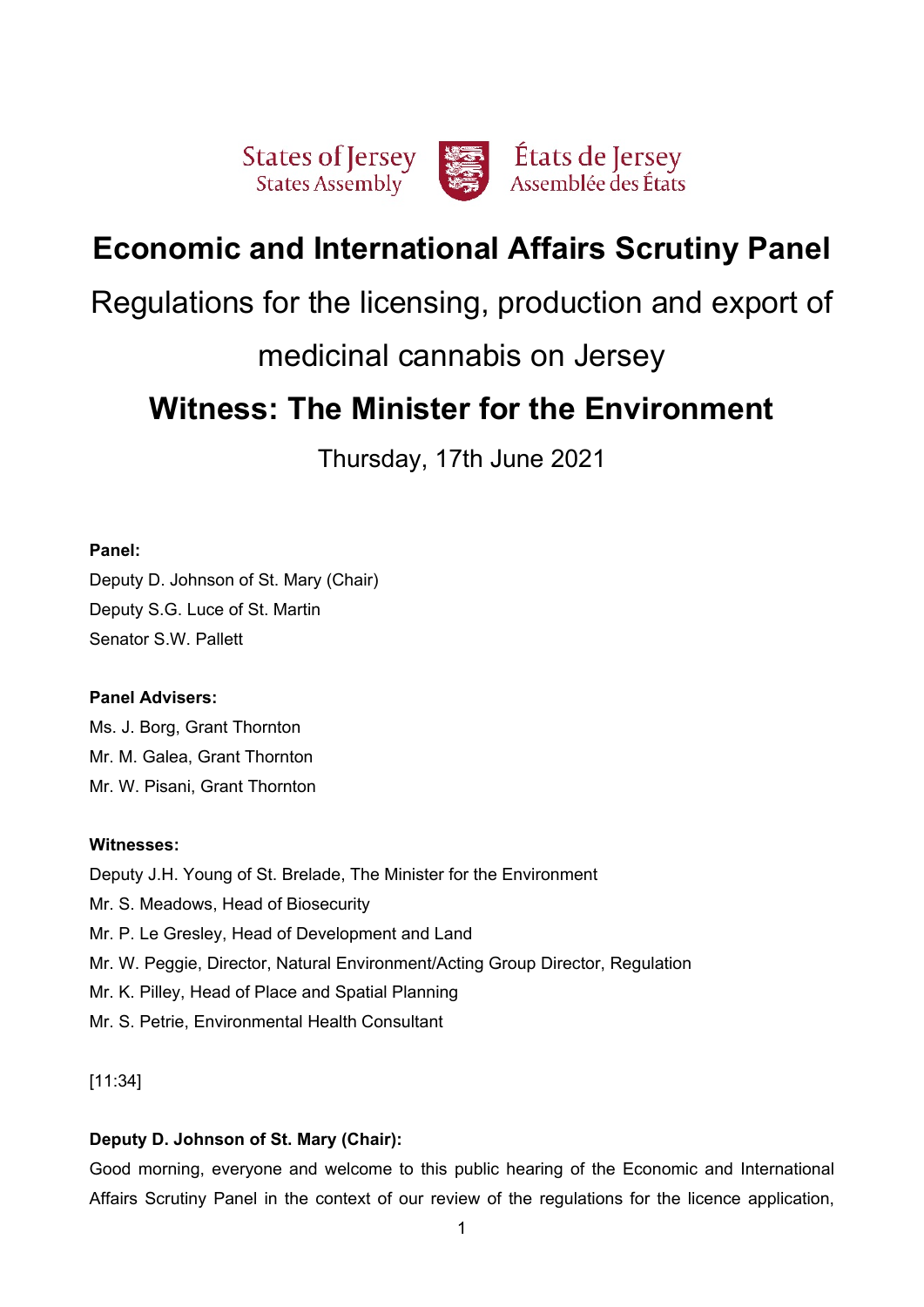production and export of medicinal cannabis on Jersey. Perhaps I can begin by introducing the panel here in Jersey and also our advisers. The panel here are: Deputy Steve Luce of St. Martin and Senator Steve Pallett. We have representing our advisers, Grant Thornton: Wayne Pisani, Jessica Borg and Mario Galea. Minister, can I invite you, please, to introduce yourself and your team?

#### **The Minister for the Environment:**

Yes, please. Thank you, Chair. Yes, Deputy John Young, the Minister for the Environment. Deputy Guida is not able to be with me today, I think he is probably attending Constable Norman's funeral. But we have got a team of officers here, Peter Le Gresley, who heads up Land and Development, Scott Meadows, who is our top agricultural expert, Mr. Willie Peggie, Director of the Environment and we have also got planning officers, we have got Kevin Pilley and we have also got Stewart Petrie online and Stewart, of course, is the expert on the environmental health matters. We have got a full team there because obviously this is a very wide-ranging subject and obviously we are trying to be equipped to respond to all of those questions that you want to put to us.

## **The Deputy of St. Mary:**

Thank you for that and we do appreciate that. You say this is a wide-ranging subject and we would not normally expect to have the Minister for the Environment before us but it does touch on his area. Leading on from that, can I simply ask the basic question as to your role, Minister, in the creation or the promotion of this industry and the degree of consultation that is taking place with your department?

### **The Minister for the Environment:**

To be frank, very little. I am certainly aware, having been present at the Council of Ministers' meeting when there was, if you like, a strategic proposal coming forward from the Deputy Chief Minister and his team about the potential that exists for medicinal cannabis. I think that was an issue, I believe, entirely focused on what you might call the business aspect of the matter. As Minister, I think the exposure I have had too with regulatory has basically arisen as a result of views expressed by members of the public and other States Members, who have raised quite a number of very challenging questions about the impact of this industry. I think myself, to be frank, I believe we are on a learning curve and, therefore, I am discussing this regularly with my team. I know today, for example, that Mr. Peggie and Peter Le Gresley are to make a site visit to one of these operations so we could identify some of the issues locally. What I will get of course from that will be recommendations from the team of actions that we need to take because I do have the power of using both ministerial orders and indeed certain powers under the Planning Law and also supplementary planning guidance, if that is necessary, which I think at the moment, I believe, will be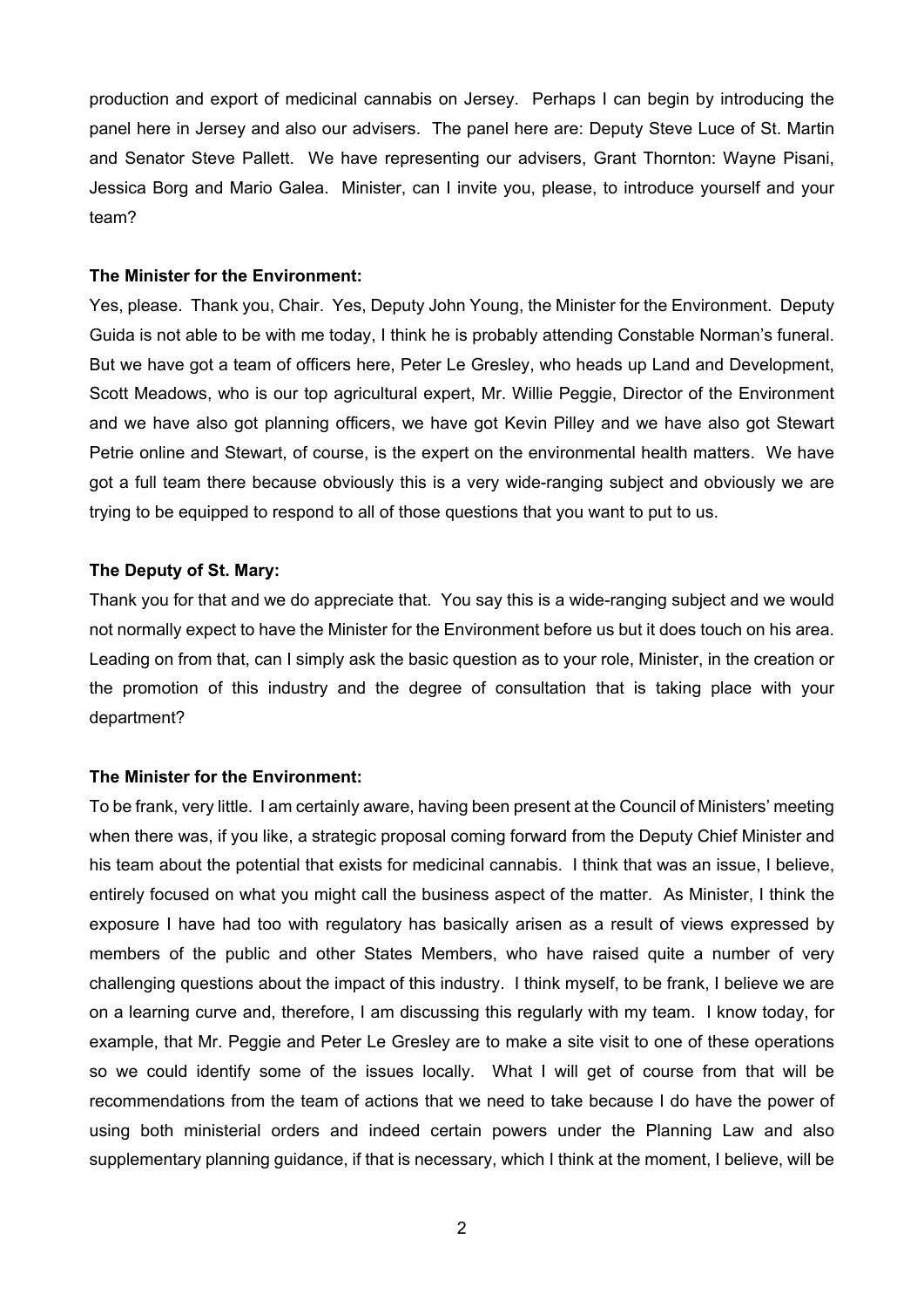necessary in this area. But I think at that point if you want to go into the detail with my officers that is the extent of my ministerial involvement.

### **The Deputy of St. Mary:**

Thank you for your openness and frankness on that. Mr. Peggie, did you have your hand up to contribute?

#### **Director, Natural Environment/Acting Group Director, Regulation:**

Thank you. Can I just check you can hear me, please, just before I launch into this …

#### **The Deputy of St. Mary:**

Slightly muffled my end but I can hear you.

## **Director, Natural Environment/Acting Group Director, Regulation:**

Okay, thank you. I will see whether my technology improves, thanks. Yes, I just wanted to supplement what the Minister was saying in respect of our departmental officers' responsibility there of course. As the development of an industry grows, there is involvement through the regulatory processes that the department engages in, be that development control, be that water resources, be that waste management, so that the usual regulatory involvement that we will have in the evolution of any business or industry. But also in this instance, in the same way as our officers at Howard Davis Farm, led by Scott and by Scott himself, would normally engage in the scientific advisory engagement with the industry; if it was a carrot farm, if it was a flower farm, if it was a vegetable farm, this of course is an industry that is diversifying its agriculture or the Island's agriculture and Scott's team have been engaged in the scientific advice in respect of that as well.

#### **The Deputy of St. Mary:**

Thank you. Minister, and you refer to quite a few aspects of this industry and we will perhaps go into that later. At the hearing we had earlier this week attended by the Minister for Health and Social Services, he advised that he or his department were responsible for the introduction of an environmental impact assessment at the time of the licence application. Can I ask, Minister, to what extent are you involved in monitoring the replies to that or commenting on the result of that?

#### **The Minister for the Environment:**

Thank you, Chair, I think that is a very good question. I know what I have read only through the media. I have not had that conversation with the Minister for Health and Social Services. I know that the Minister for Health and Social Services up to now has been responsible for the licensing, which is, if you like, the regulatory side of medicine or cannabis. I am puzzled, and I think the team may have to help me out here, at the moment an environmental impact arises under one of the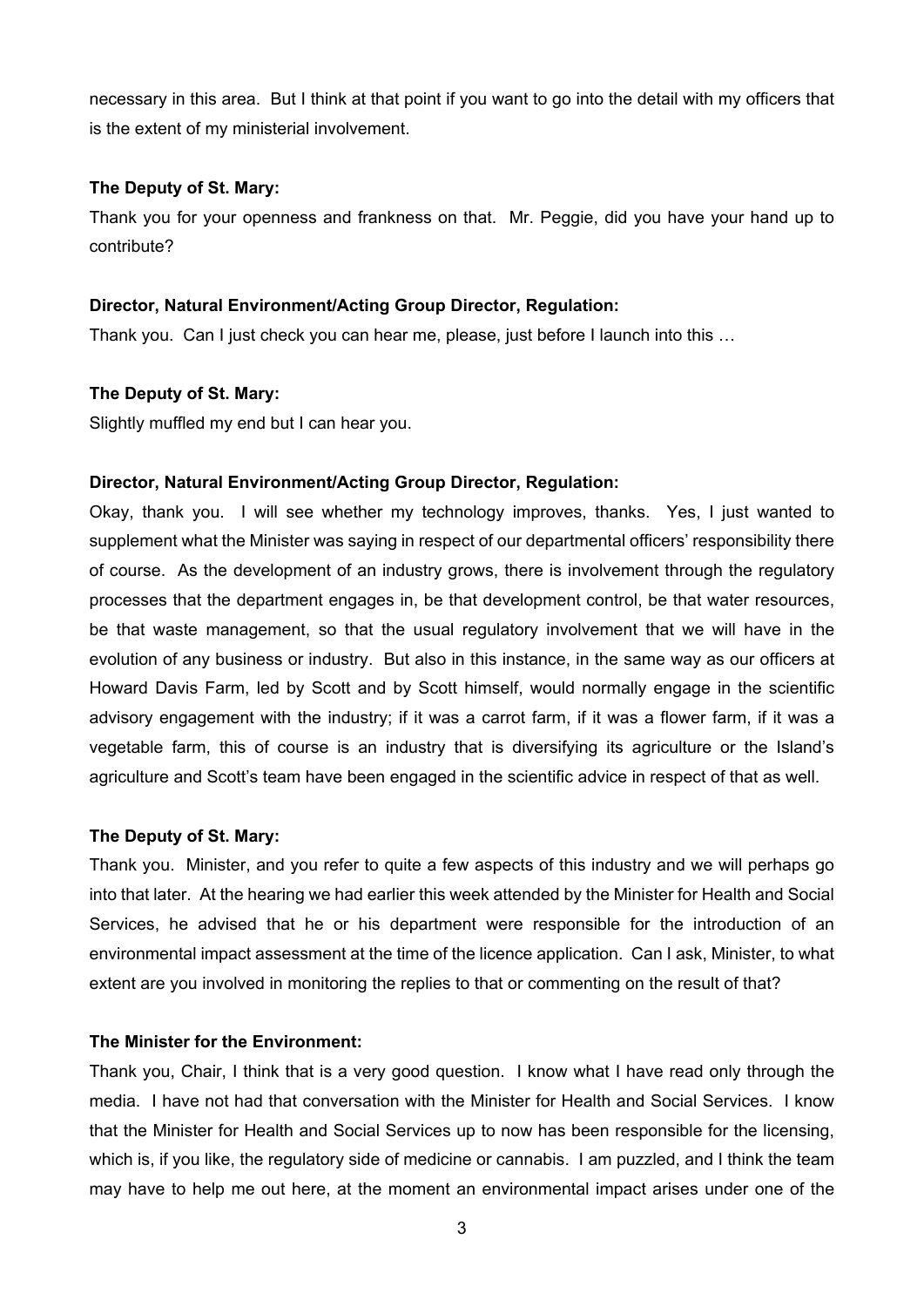pieces of planning legislation. There is an order that specifies the circumstances in which environmental impact assessments are required in respect of developments. Some are specified and there is discretional power for those to be required as part of a development application. Of course having such a process means that somebody has to assess what the impact assessment is and the general approach is to identify what issues arise environmentally; what are the impacts? Also, to investigate mitigation measures and those mitigation measures are part of the planning judgments that get made on an individual application. There is a process there. What I cannot answer you is how this assessment, that has been proposed by the Minister for Health and Social Services, fits into the planning process. I am not aware that there is a procedure in place for that but I am sure I may be out of date and the officers can help me, please.

#### **The Deputy of St. Mary:**

Peter Le Gresley wishes to contribute there I think.

## **Head of Development and Land:**

Yes, I can. I share the Minister's view in that I do wonder whether the Minister for Health and Social Services, when he referred to environmental impact assessment, whether he meant that in the terms that the Minister has laid out, this Minister, in terms of the Planning and Building (environmental impact assessment) Order because that is a specific order. It requires environmental impact assessments in certain circumstances but it is of course not the purview of the Minister for Health and Social Services, it is the purview of the Minister for the Environment through his departments. I wonder whether the Minister for Health and Social Services was referring to other environmental checks that he intended to bring or he intended to make, rather than stepping into the planning and building world of E.I.A. (environmental impact assessment), which is commonly known; that is my question, I suppose.

# **The Deputy of St. Mary:**

Okay, I hear what you are saying. Before I hand over to Steve Luce who has a question on this, I just want to make it clear that the guidelines in respect of a licence application do make specific reference to an E.I.A., whether that is in the formal sense as your department understands it or in a certain other version, I do not know. Before I go down further on that line, perhaps, Steve, you would like to ask your question.

# **The Minister for the Environment:**

Sorry, Chair, can I just add one thing?

**The Deputy of St. Mary:**  Sorry.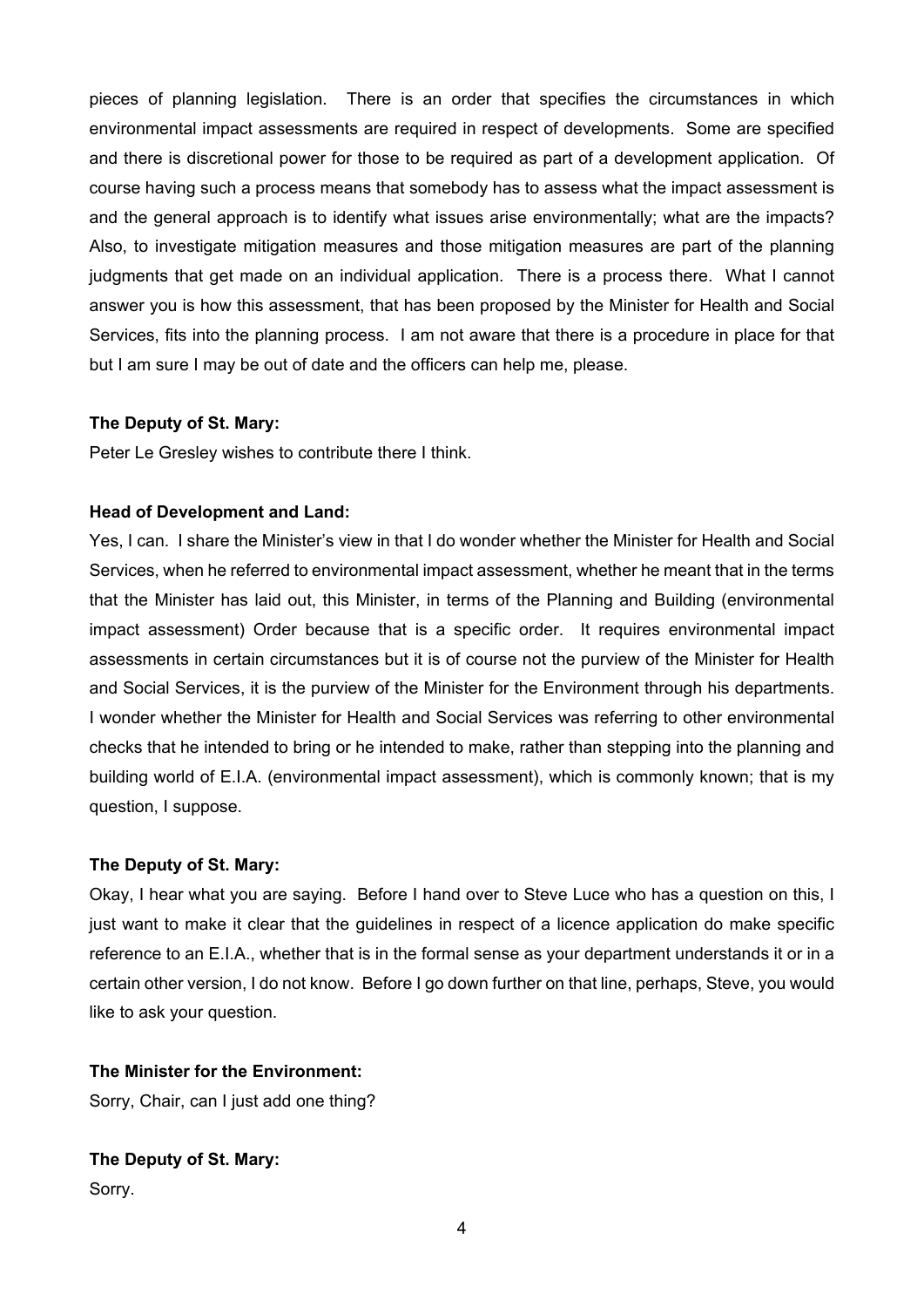#### **The Minister for the Environment:**

An environmental impact assessment done under the Planning Law and under the laws, as Peter has just described very well, it is really important to know that it is a public document. In other words, that the assessment is published and, therefore, it is open and transparent. I am not aware what the Minister for Health and Social Services has proposed to, whether it is open or not; I really do not know.

#### **The Deputy of St. Mary:**

Thank you for that. That is obviously where we are getting to, in a way, that, as far as we know, it is not a public document. Planning have not got and other people have not got the opportunity to comment on it but perhaps we will return to that later. Sorry, Steve Luce, would you like to come in now?

#### **Deputy S.G. Luce of St. Martin:**

Yes, thank you, Chair. I would just like to say to the Minister, one of the questions we put to the Minister for Health and Social Services and his officers in writing was: can you kindly give us an overview of how the application process works?

#### [11:45]

Part of the answer to that question is this: "Once the report from the Home Office is received" and this is after the application has been put in: "together with the original application, is presented to the Minister who will take advice from the chief pharmacist and any others he thinks appropriate in relation to the content of the application, for example, the police in relation to the security report provided by the applicant and Environmental Health in relation to the environmental impact assessment provided by the applicant." Minister, can I ask, have the Environmental Health Department under your remit seen any environmental impact assessments, please?

#### **The Minister for the Environment:**

I will refer to the officers, please, I do not know who wants to lead. Just to point out, as the Deputy obviously recognises, we have a lot of regulatory teams that cover a lot of different laws and of course the Environmental Health team sit outside of the Planning Development team but, nonetheless, Mr. Peggie coordinates the whole. Please, could I refer that question to Mr. Peggie?

#### **Director, Natural Environment/Acting Group Director, Regulation:**

I have not seen any specifically come my way but I wonder whether Stewart is able to elaborate on that. I think you are right, I think this is a separate process and I know that Scott has had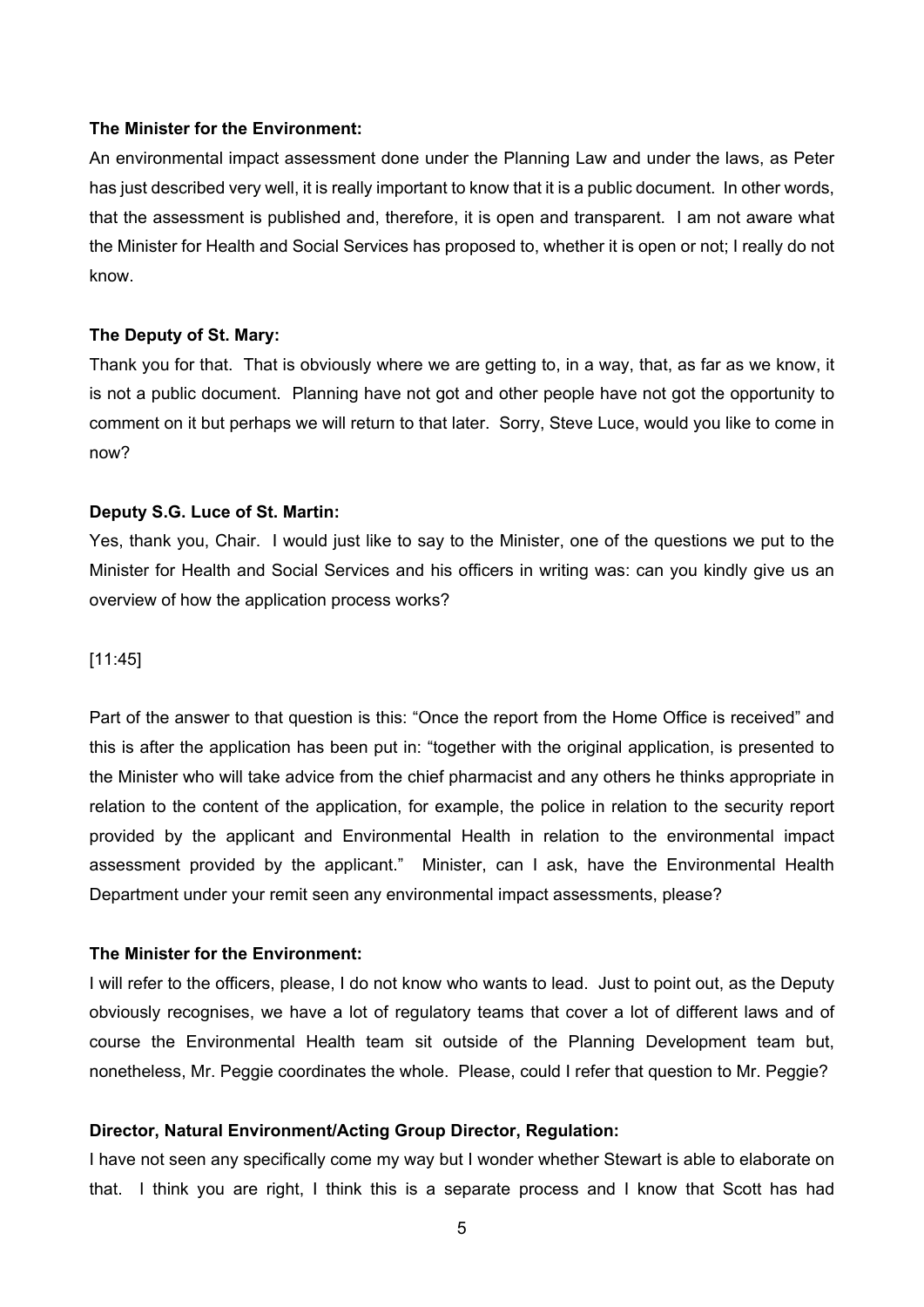engagement in discussions about the licensing with the Health team, that that differentiates between us, as we have said, an E.I.A. process that would be run under planning process and an E.I.A. process that would be run under a different auspice. I do not know whether Scott has got anything to add to that. But in terms of specific documentation, E.I.A. documentation coming our way, I have not been notified about any of it, unless it has gone directly to the Environmental Health officer about specific …

#### **The Minister for the Environment:**

Chair, may I just check with Peter and Scott whether they have seen any such because I would like to know?

#### **Head of Development and Land:**

No, we have not seen any.

#### **Head of Biosecurity:**

Hello, my name is Scott Meadows. I think part of the confusion here stems from some of the wording. I fully agree that when repurposing existing infrastructure we should have possibly, or we definitely should have, an assessment of the impact on the environment. But I think people referred earlier to the fact that there is an official definition of an environmental impact assessment and so possibly if those words had been transposed in a slightly different order we would be in a different situation where environmental considerations should be at the fore of these issues. But what we have got at the moment is we are repurposing existing infrastructure and so the environmental impact of doing that is much lower than building a new facility on a green site. I think there needs to be some finessing as to how we assess the environmental impacts of these operations.

#### **The Deputy of St. Martin:**

I accept that answer but can I ask again the question: have you seen any environmental impact assessments?

#### **Head of Biosecurity:**

Not across my desk, no.

#### **The Deputy of St. Martin:**

Okay, is it a surprise then, Minister, to hear that the Minister for Health and Social Services told the panel that both the applications for licences were accompanied by environmental impact assessments?

#### **The Minister for the Environment:**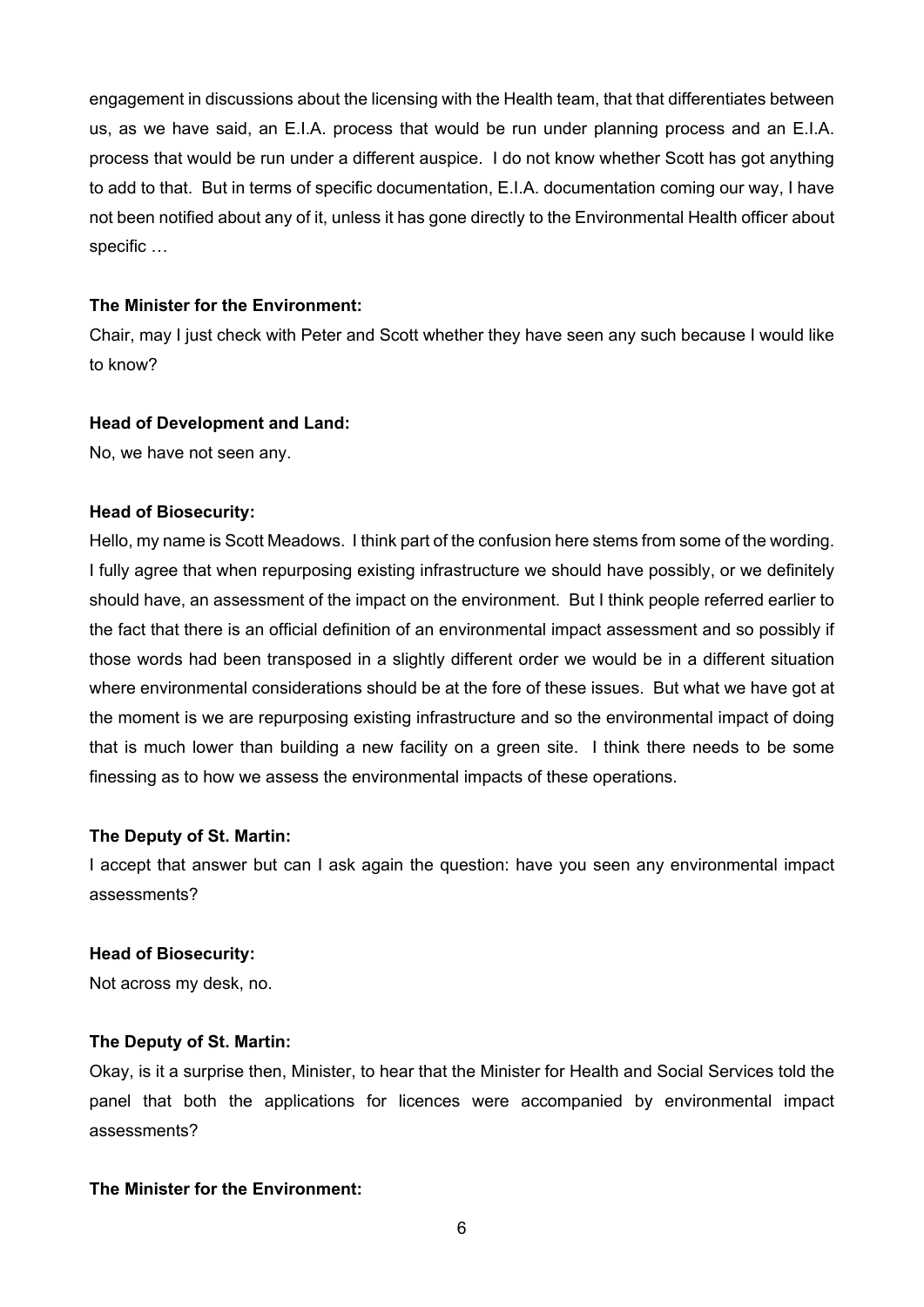It is news to me and in fact it is not the first time that our Government fails to operate in a co-ordinated way. I think the Deputy knows my concerns about the problems that we have got in our structure of our organisation at the moment. But I do think in everybody's defence, I think, this is an emerging industry and it is something we are going to have to organise for and organise differently, I believe. What I do have a concern about, because I was not aware of the details that the officers have just confirmed, that we had not seen that information. I think it is troubling when Minister X says publicly that we have got these assessments and yet they are neither public or none of the officers responsible for environmental impact assessments have seen them. That cannot be a satisfactory position and something we will have to … no doubt your report will highlight that and it is something I certainly will need to sort this out.

## **The Deputy of St. Martin:**

I can only agree with you, Minister. Certainly I put it to the Minister for Health and Social Services that was he surprised that he found himself almost adjudicating on environmental impact assessments in whatever form they may have been put in front of him, when in fact he is the Minister for Health and Social Services and not the Minister for the Environment? But I think we all agree that that is something that needs to be looked into. Anyway, sorry, I will revert back to the Chair.

## **The Deputy of St. Mary:**

Thank you and a few other questions in that area. But I know that Senator Pallett has a question too.

#### **Senator S.W. Pallett:**

Yes, really just to widen out, I think, the area that Deputy Luce has just gone into. Within the application documentation it states that: "Any application or approval of a licence is deemed independent of any necessary planning permission." I think that we would all accept that the planning process should be independent and must be independent. But in terms of the approval of a licence before any planning permission is given, do you think that the Planning Department should be aware of what development is likely to take place on a site should approval of a licence take place? Because it is clear from applications that have already been approved that development has taken place. Do you think the department should be aware or have some understanding of what is being planned on these sites if an application is going to be approved by the Minister for Health and Social Services?

## **The Minister for the Environment:**

I think your question is a very good one, thank you for it. I think it illustrates the misunderstandings that often occur when permissions are given under regulatory laws of any site. In other words, does a licence entitle you to do something or otherwise? Of course you do need the legal rights to do so.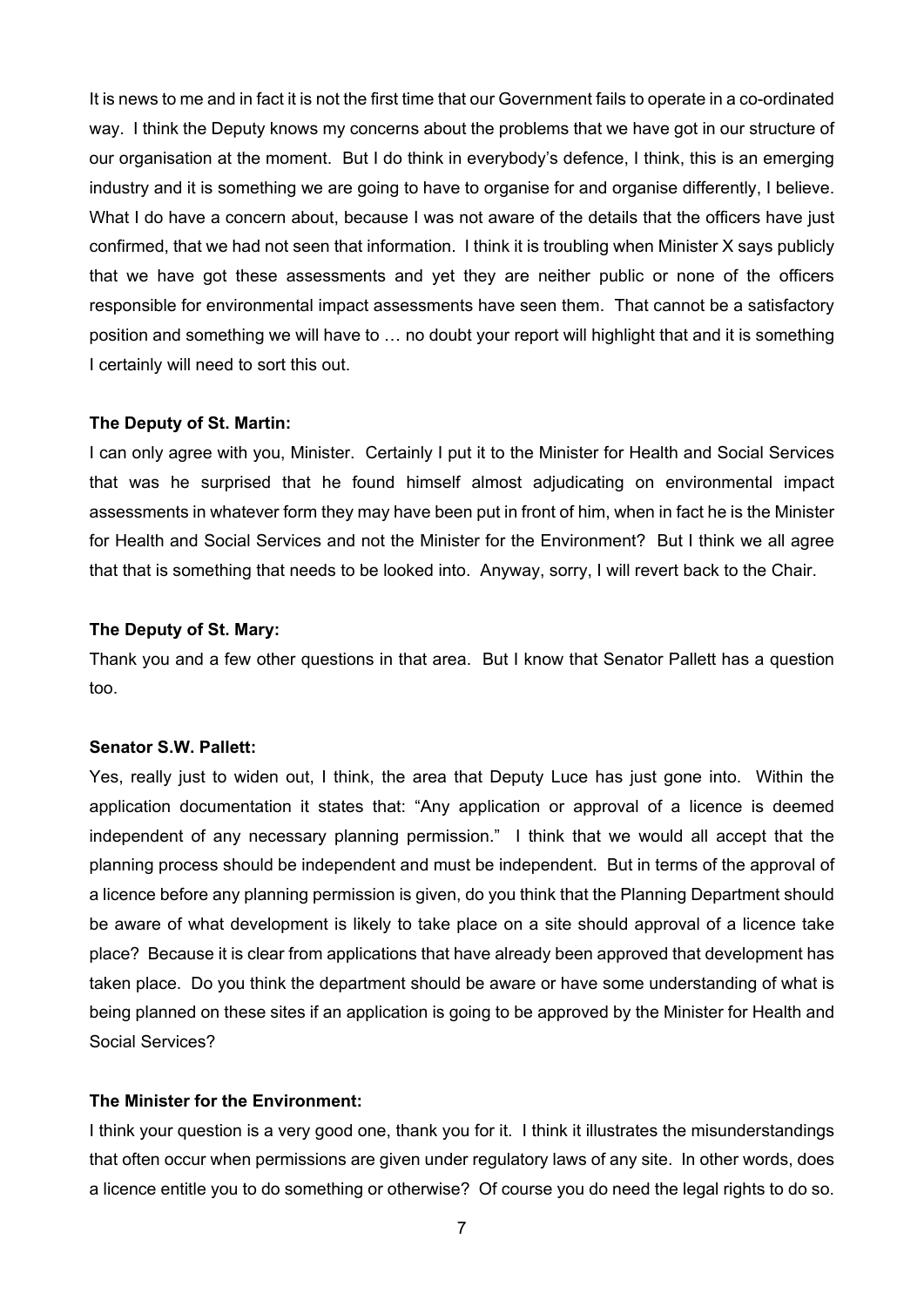We do appear to be in a position at the moment where somebody  $\ldots$  if the system is at the moment, because I have not seen these licence applications that are submitted to the Minister for Health and Social Services, if it is that the licence is issued under that law, that, as you said, there should be a categorical requirement but that does not entitle them to do anything unless they have the planning authority in place to do so under the Planning Law. Now, I think that is an area we do need to look at further because we do have things called exemptions within the planning system. This is the notion of the Planning the Building (General Development) Order where certain types of development have deemed consents and others do not. I have to admit that is quite a complex piece of law and it is subject to often frequent misunderstandings. But there is no question that there should be a categorical statement that a licence under the Health Law does not grant planning consent and, therefore, there should be a requirement to do both processes, frankly.

#### **Senator S.W. Pallett:**

Just following on from that, you mentioned misunderstanding a couple of times there; do you think there is a misunderstanding between what applicants might feel to be an agricultural use and what many others may feel to be an industrial use?

#### **The Minister for the Environment:**

I think that is an area that we need to … myself, I have got my views on it but I think I would like at that time to push that question to my officers, if I might, because this is quite an important legal distinction, which we have given a lot of attention. In other words, when is a use agricultural and when does that use become industrial? I would like to hear from the officers first, then I will come back in because they are the experts in the law and we have taken legal advice.

**Senator S.W. Pallett:** 

Thank you.

**Head of Development and Land:**  May I, Chair?

**The Deputy of St. Mary:**  Yes, please do, sorry.

#### **Head of Development and Land:**

I think the Minister is right to draw the distinction between those 2 uses. What we look for in planning terms are there are 2 ways in which planning permission can be required, one is through physical building works, engineering operations and the like and the second is through material changes of use, material changes in the use of land. It really does depend on what the operator is doing. If an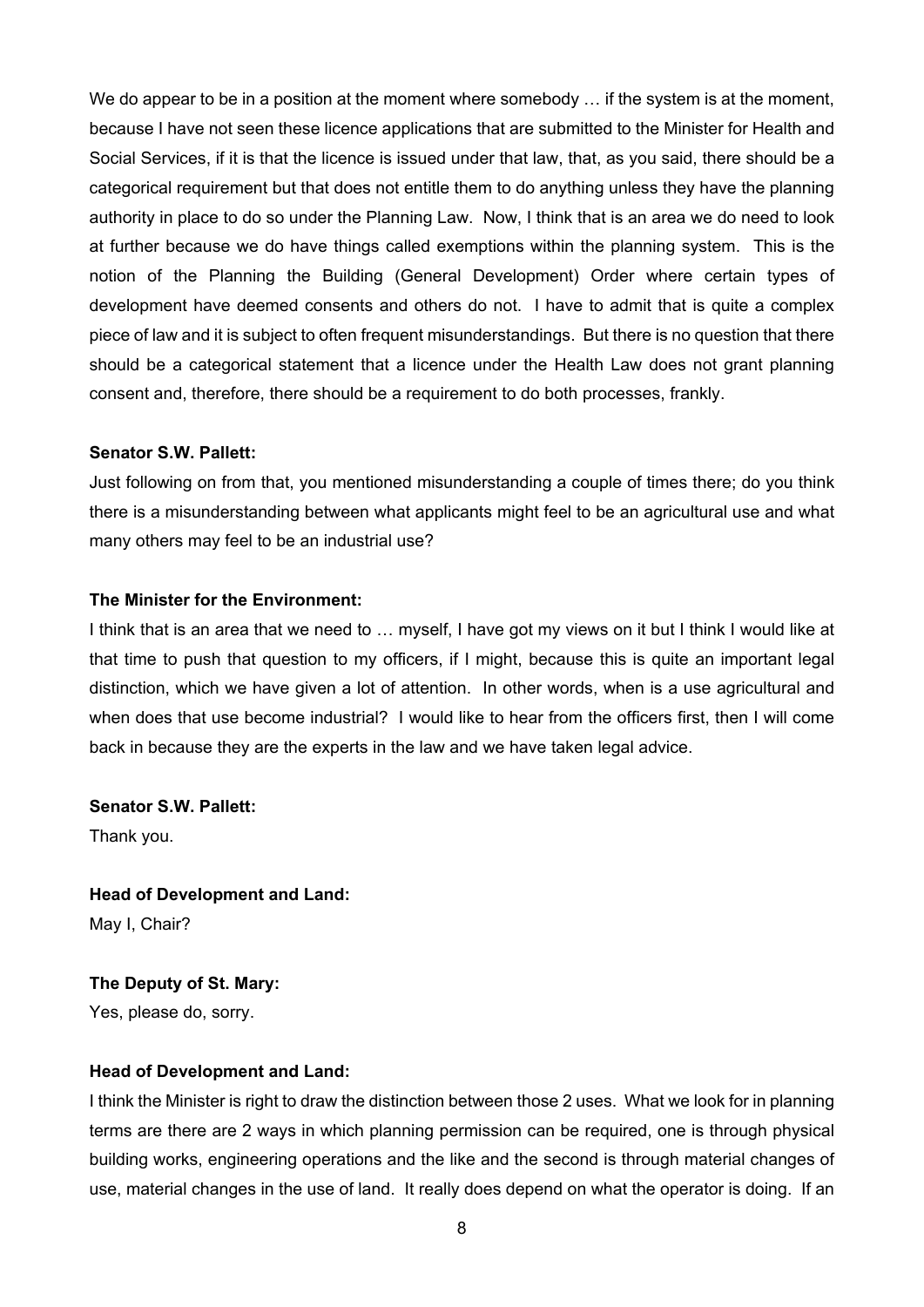operator comes to us and says: "I would like to grow something in this glasshouse", for example, we would say: "Yes, thank you very much. That glasshouse is already in use for growing, it is already in use for agriculture. It does not require any consent to grow something else in it. It does not matter what the crop is, it is an agricultural use." We would say there is no change of use involved in that, let alone material, a significant change of use. Where we get to issues such as processing items, changing items, doing something with them, then I think that is a different use and an operator who was doing a processing operation on agricultural land or on an agricultural site in a building, I would fully expect that to require planning permission because I think that would be a material change in the use of land. I think I have to break Senator Pallett's question into 2 parts there, the growing side on agricultural land is usually fine and the processing side could well be a material change of use.

#### **Senator S.W. Pallett:**

Thank you.

## **The Deputy of St. Mary:**

Okay, yes, thank you for that. I think we are not straying because we are going to go there but the main question or one of the main questions is of course whether there is a change of use or whether it is purely ancillary, and I will come on to that in a minute. I do accept the point made that there might be a difference in interpretation of the term environmental impact assessment and there will be cases here where what is happening is just a change from an alternative crop perhaps. But the basic point I ask squarely is that in any event, or whatever you like to call it, would it not be sensible for Environment to be notified at the very least at the very beginning because if they see the application their antenna should twitch, presumably, if they see it leading on to some form of development and they could then come in. But at the moment, as I see it, as the Minister said, there is not an open consultation about it, neighbours of properties are not aware of what is going on and I would have thought through the auspices of Environment that that would be a good way of ensuring it is brought to public attention and Environment having a say. Am I correct in that?

#### **The Minister for the Environment:**

Yes, I will answer politically and I will see if the officers want to add executive-wise. For me, for my purpose, absolutely, yes, is the answer. The environmental impact assessment is quite flexible because one of early step parts of an environmental impact is to assess what the development is or what it is intended to be and then to identify the scope, what they call the scope. In other words, development X of this nature is likely to raise these challenges and start with challenges, and so there is a scoping proposal in the law, when, effectively, the department say: "You are required to assess X, Y, Z, X, Y, Z on those matters" and those matters could be completely different on another type of development. That is the work that the officers do within the regulatory side and that has to be an open process. It is not a secret back-door process. For example, the starting point would be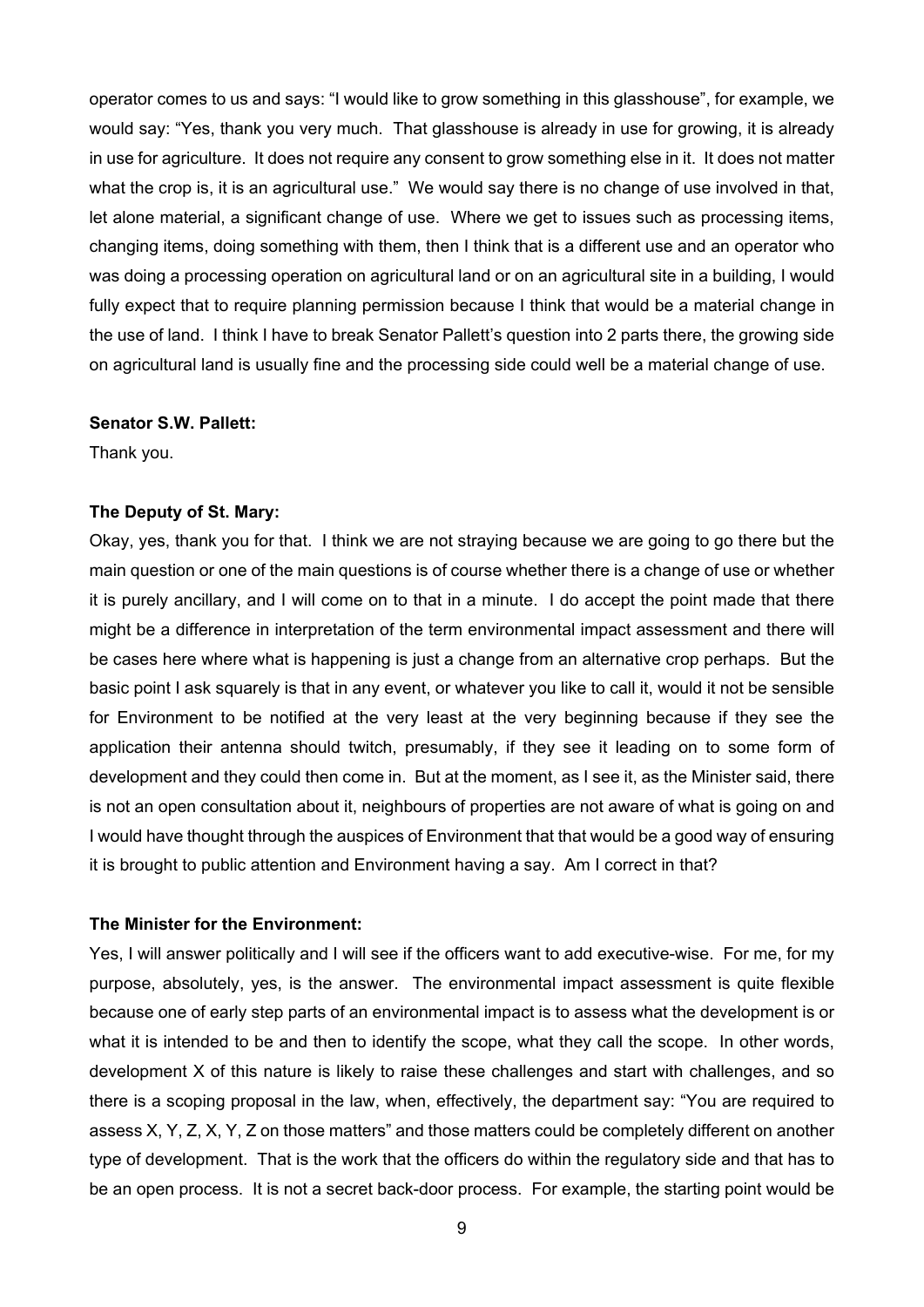if there was prior consultation, is what is proposed here. What is going to be done? What is the nature of the process and so on? Then the officers can say: "You need to consider impacts X, Y, Z", which are the main ones. I will leave it to the officers to see if I have got it right but I think that is the way environmental impact works. It is a very formulised and a very important process.

#### **Head of Development and Land:**

You are spot on, Minister.

# **The Minister for the Environment:**

Thank you.

# **The Deputy of St. Mary:**

Okay, I was wondering if the officers want to say anything but I think that kind of probably covers everything.

# **Director, Natural Environment/Acting Group Director, Regulation:**

I concur with that as well. I think, interestingly, if you split the department into 2 parts, one being the sort of natural environment element of it, which is the provider of scientific knowledge and advice to the industry, et cetera, there is always going to be, I suspect, upfront knowledge and understanding of what is going on in a proposed development, that is we will be involved in the scientific advice and the agronomical advice, as it were. But to what point do you share information at that point? I think with a regulatory function of course because we try to keep the 2 separate, that is a good question and a different way of doing that may work better.

# **The Deputy of St. Mary:**

Okay, good. I see Steve Luce would like to come in on this area too.

# **The Deputy of St. Martin:**

Yes, thank you, Chair. I wish I could agree that E.I.A.s could be pushed in different directions, depending on the question but it is very specific: "Environmental impact assessments is a process that identifies both the positive and negative environmental effects on proposed developments prior to planning permission being considered. The E.I.A. process is a method of ensuring that planning decisions are made in the full knowledge of the environmental effects and with full engagement of statutory bodies, local interest groups and members of the public." That is a quote that is coming straight off the gov.je website. There is no argument about this; E.I.A.s are very clearly in the domain of the Planning Department and are there as a planning tool. I would just like to point that out before we get too far down the road of wondering about the interpretations of them.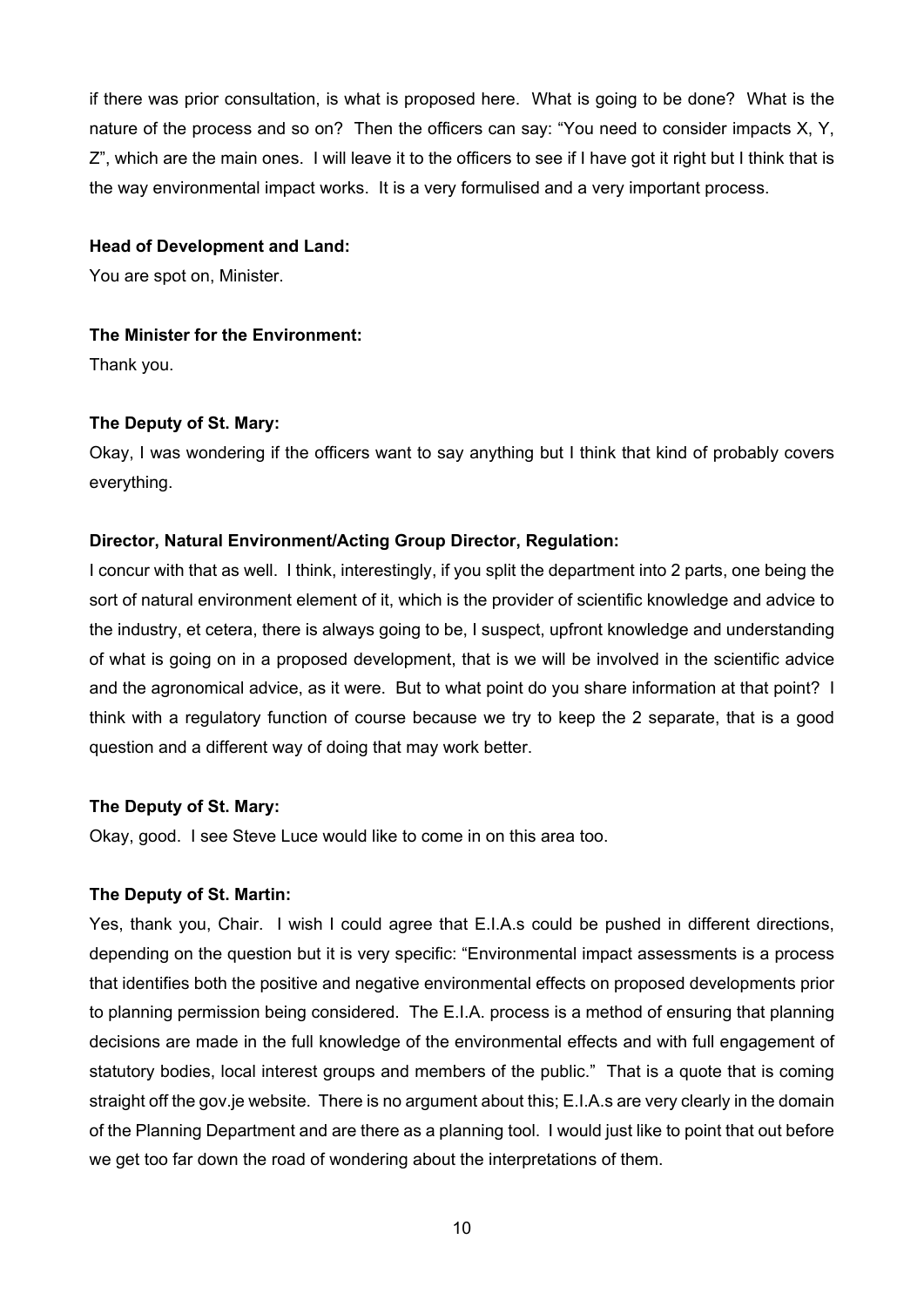# [12:00]

# **The Deputy of St. Mary:**

Okay. I think we have probably aired our views quite well on that one and thank you all for that. Moving on to a certain related matter, Minister, you did appear at a quarterly hearing on 1st June of the Environment Panel and you are there and noted as saying that you are working on current regulatory regimes. Are you able to please provide further details of what those regimes might be?

# **The Minister for the Environment:**

I fear not, Chair. At the moment I have asked 2 things to be done; firstly, to have the law checked out, so we have got a very, very firm understanding of what is the law in relation to development in terms on that and where we have got agricultural and industrial and that has taken a little while, but I am very pleased that we have now got that, we have had that to supporting information. The other thing I have asked the officers to do is to make a site visit to the work that is in progress. I believe there are 2 sites underway at the moment, one is in St. Lawrence, St. Mary, I think, and the other one is in St. Martin, which I think are both sites of formal greenhouse operation. I am not sure what consents are in place on those, that is something which I would have to ask the officers to tell me about but, nonetheless, there is work in progress there. I have asked them to investigate that because I want to be sure that we can come up with something which meets the need of this growing and changing business and also deals properly with the concerns of the public. Because I am certainly receiving a lot of concerns from residents in those areas expressing the same issues as the members of the panel are.

# **The Deputy of St. Mary:**

Yes, Mr. Peggie would like to come in.

# **Director, Natural Environment/Acting Group Director, Regulation:**

Yes, hello, thank you. Yes, if I may, Scott and I visited 2 sites this morning specifically so that I could become more aware of what is going on. Scott has been on to these sites before. What struck me was the level of professionalism and seriousness with which the development of these facilities is being undertaken. I think also what is beneficial, or certainly was beneficial to me today, was learning the technology behind it, the stage that they are at with it, what their interrelationship with the regulatory authorities is and what their aspirations are. What I think that both facilities agreed with though was that they could do better to make that knowledge better known, as it were, at the wider level; for example, 2 Scrutiny Panels, 2 Ministers, 2 the local public and, hopefully, that is something that they will take away and engage with. I certainly think it would be beneficial, certainly in regards to the … as I say, they are aspirations and the potential benefit that they are purporting that the evolution of those businesses to be to the Island and the sort of dispelling myth and rumour,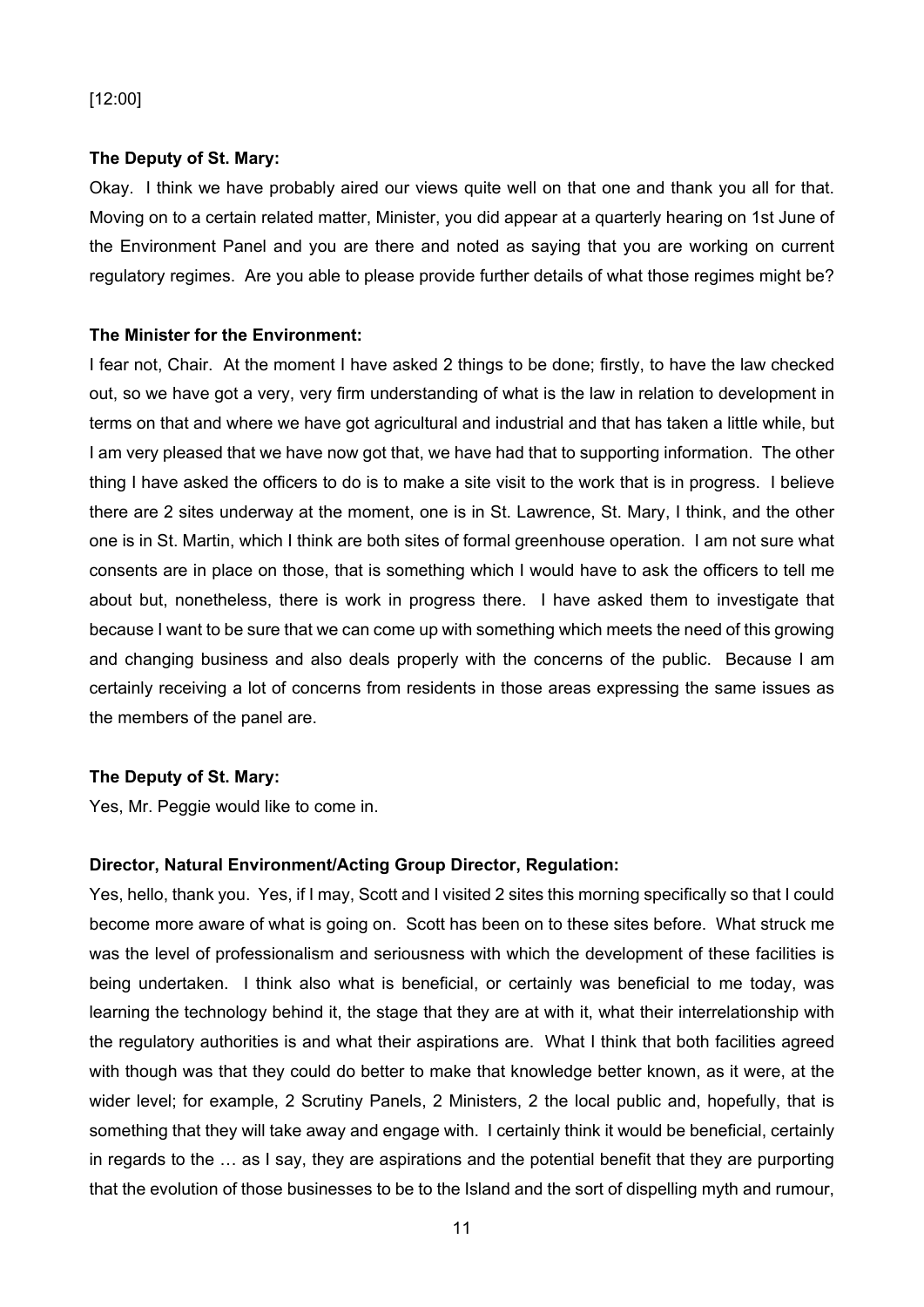as it were, around the immediate environ as well. A bit of self-promotion, for example, or a bit of an educational drive would certainly be helpful for them.

#### **The Minister for the Environment:**

Chair, could I ask Mr. Le Gresley, because I know Mr. Le Gresley has had quite a number of site visits on another one of those sites? If you want to add to that because I think this is an area that people are challenging what consents are in place.

#### **Head of Development and Land:**

Thank you, Minister. Unfortunately, I was not able to attend with Mr. Peggie and Mr. Meadows this morning; I had a prior engagement. I have been to some of these sites before. Unfortunately, that has usually been in a compliance role where I have been supporting compliance officers because some things may or may not have been done without consent and we were responding to concerns of neighbouring residents. Having said that, the last time I had to go for a compliance matter would be about a year ago and we have noticed some very good levels of compliance with sites at the moment. That just requires us to keep on top of that and, of course, a good level of co-operation with the operators.

# **The Deputy of St. Mary:**

Thank you. I know that Senator Pallett has got a question. Before we leave this particular point though, we should make it clear I am not making any complaints or allegation about any operator in here and, yes, self-promotion obviously will be a good idea. But do you not think that rather than rely on the operators to provide that self-promotion, it should be written into the licensing requirements? It should not really be their having to offer it but they should be statutorily required through some procedure to provide information which the public will be made aware.

#### **The Minister for the Environment:**

There is no question. I think we are a very small community and we live on top of one another, everybody notices everything. When people are not informed of things and they are surprised by things that happen around them, they tend to revert to both myself and then the team. We do find a lot of those issues that come over as compliance issues are really communication problems. Thankfully, the department and the officers are able to sort out a large number of them that were in there; there is no question we do get some really quite difficult major issues to sort out. But we will not go into that now, that is for the other panel. But in general, I do think that if there were more effective communication of what is intended, I think that would help. But of course in the end I think there might be some issues at its heart here which I think there are definitely going to be conflicts. One of those, I think, is the requirement for security fences and so on. I think we have already seen that already because people will not feel comfortable with changing the nature and the character of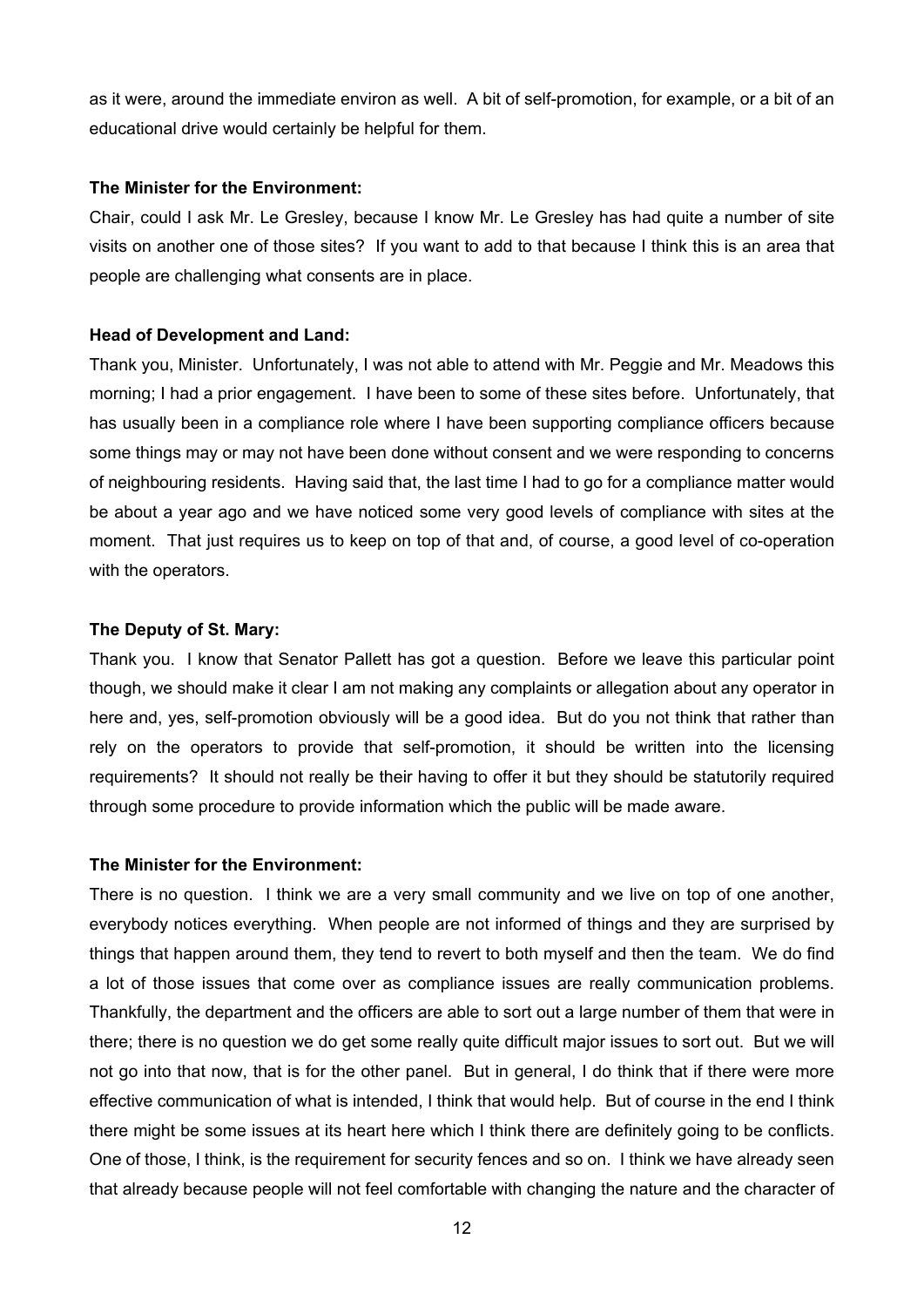Jersey's countryside or its beautiful lanes and so on. I think the planning system is the one that has to manage that, I am afraid. In other words, P.R. (public relations) and information is helpful but it will not, I do not think, resolve it. Just in all things there are choices to be made and that is why we have the planning system and that is why it needs to be absolutely open and transparent, which we absolutely try and do.

#### **The Deputy of St. Mary:**

Okay, thank you for that confirmation, Minister. I see both my colleagues are queuing up to ask questions, so Senator Pallett, first of all, please.

#### **Senator S.W. Pallett:**

Yes, I think what I have got is a fundamental question for the Minister and I can understand why he is wary about making any comments about changing any regulatory regimes. I do understand these companies are doing their best to abide by all the current laws and guidelines that are put in front of them. But the question I have got to ask is, Minister: do you not believe really we should have had all these regulatory regimes and a clearly understandable set of guidelines in place for businesses before any licences were issued? I have got to ask the second question …

#### **The Minister for the Environment:**

Yes, there is no question about it. This is not …

#### **Senator S.W. Pallett:**

I am sorry, John, I just want to ask the second question. Before we provide any more licences is that we sort this out so those businesses that are going to apply clearly understand the regulatory system they are working under.

#### **The Minister for the Environment:**

That decision is not for me because it does not fall to me to issue those licences. We have got a disconnect here. I do not quite understand why it is that those impacts, which are environmental, sit within a different Minister, the Minister for Health and Social Services, and it is not dealt within the regulatory structures we have got. I think that is something that the Minister for Health and Social Services should consider, and if the panel recommended it I would go along with that.

#### **Senator S.W. Pallett:**

Can I just ask a follow-up to that? The Jersey Cannabis Agency is responsible for the issuing of licences and the Minister for Health and Social Services is the Cannabis Agency. I asked him the same question the other day: do you think that Cannabis Agency should be broadened and should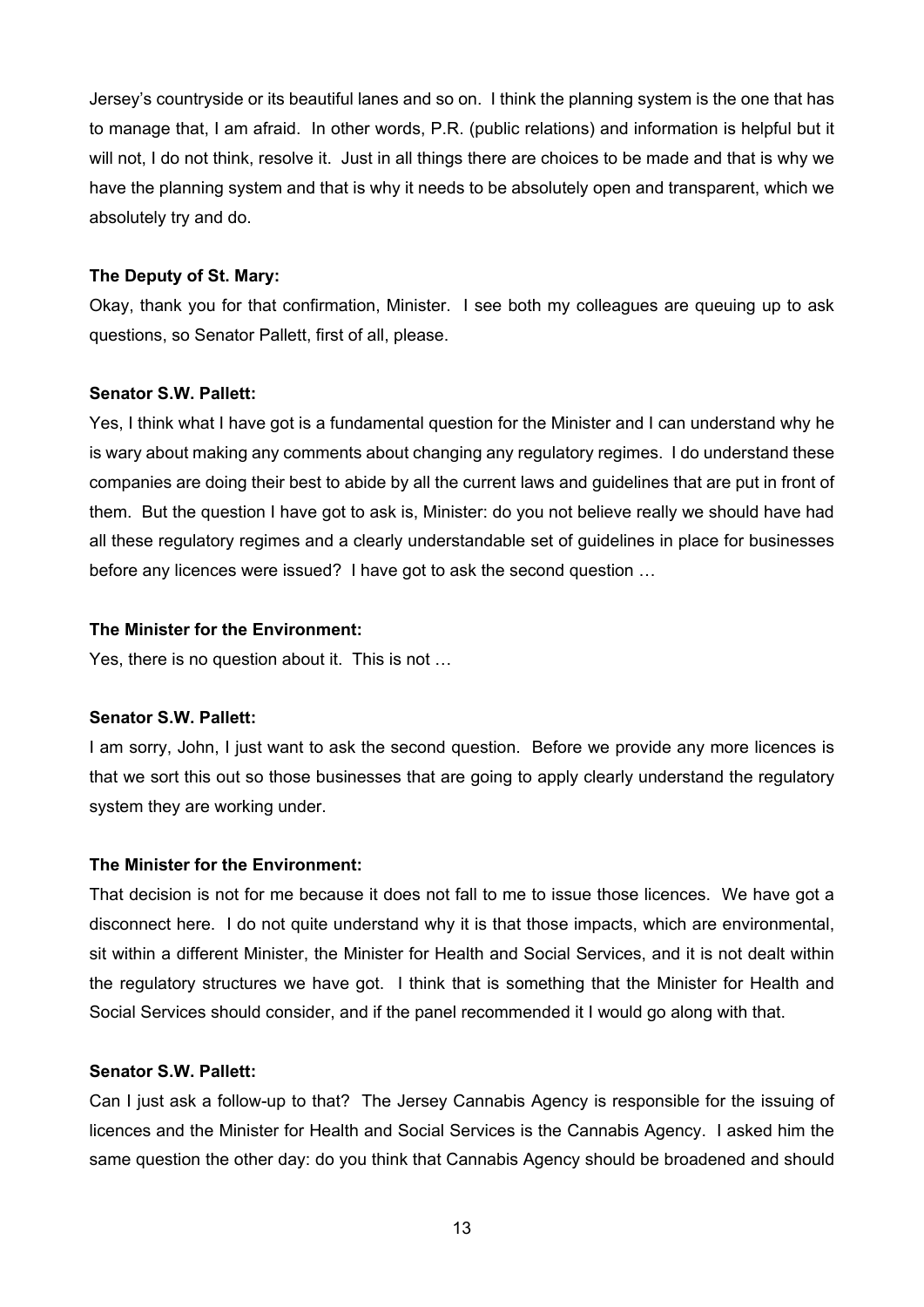include either yourself or representatives of the Planning and Environment Departments so that any future policy, any future guidelines are clear and there is clear decision-making moving forward?

## **The Minister for the Environment:**

I think we do have under a regulatory side of which I take ministerial responsibility for; a very wide range of regulations. For example, I find myself the Minister responsible for the Jersey Care Commission and so have been published today their annual report. I have had a dialogue with the inspectorate during COVID as what they have been doing to regulate care homes. I think the Senator knows very well that I have expressed a view that we are going to have to introduce care work on Children's Services and that requires us to have a dialogue across Government with another Minister. The regulatory side, I think, does need to be separate and the principles should be the same. Frankly, I cannot see why it should be sitting outside of it in a different way. I think it should be included within the structure.

## **Senator S.W. Pallett:**

What I am saying there is you would support the widening of the remit of the Jersey Cannabis Agency, it is under the membership?

## **The Minister for the Environment:**

I think if I was asked to take responsibility for that as Minister I would have to look to see if it was fully fit for purpose and what resources it has got and how it goes about it and so on, so that would be the essence of putting it into a regulatory Minister, yes, and that probably needs to happen, I think.

# **The Deputy of St. Mary:**

Over to Deputy Luce.

# **The Deputy of St. Martin:**

Thank you, Chair. I would just like to revert back to a question that we were discussing earlier about the fact that a licence to produce cannabis does not absolve you from the Planning Law. I am grateful to Peter for saying that compliance has been good thus far. But I would just like to say to the Minister and raise an issue, which I have raised with him previously, we all know that there would be an awful lot of application needed to build a new structure in a greenfield but, Minister, are you assured that these 2 companies that have been issued licences are not creating structures under a greenhouse, under a glasshouse, which is not particularly agricultural, that would really require an awful lot more of a planning application than has been the case? I think you will know where I am coming from.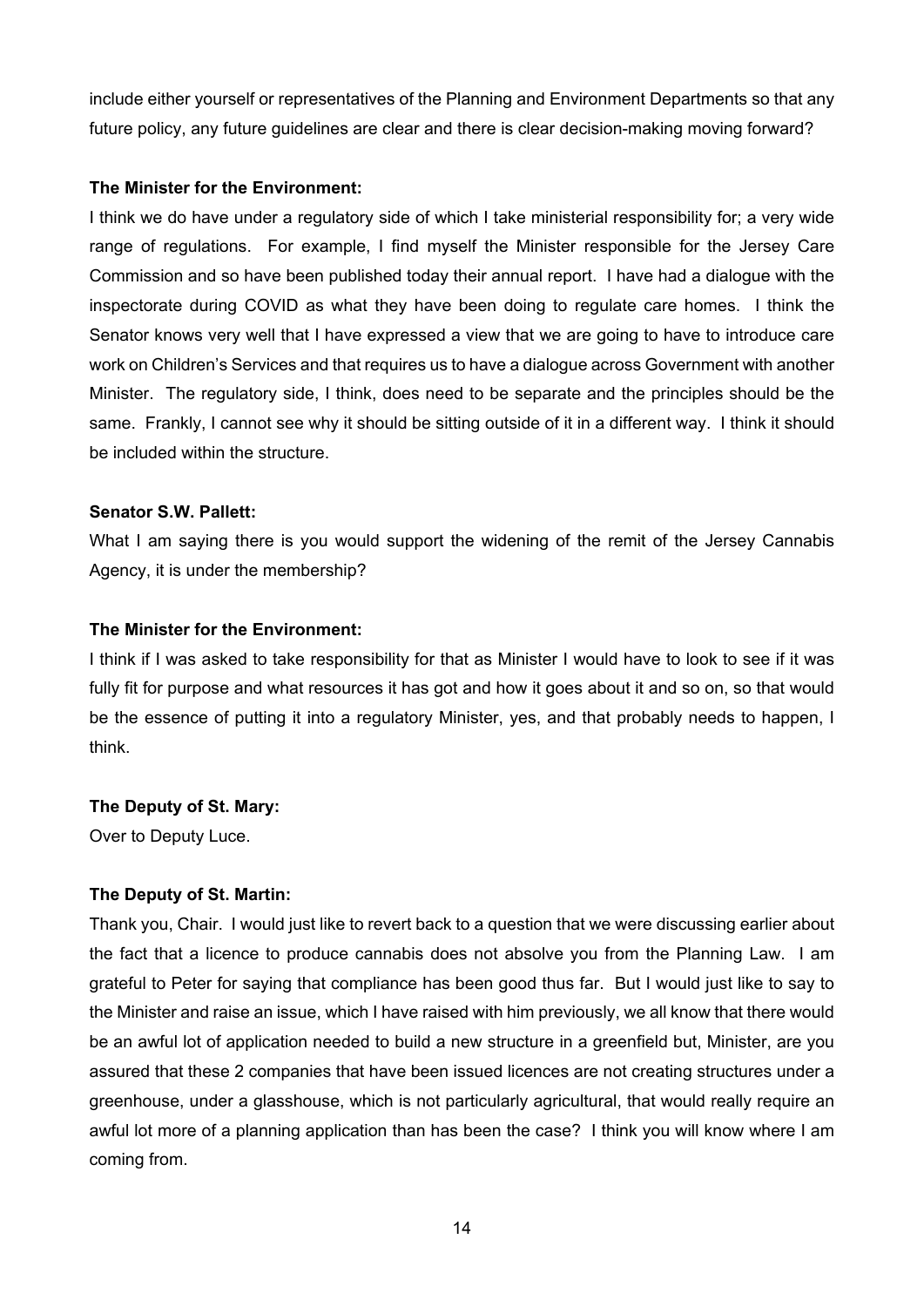#### **The Minister for the Environment:**

Yes, I think my answer is that I have concerns about this and I cannot confirm that I am confident. Generally, as a principle, I am not making any comments about those individual sites because, I will be frank, I have not visited them and nor have I looked at what permissions are in place. Of course, I rely on the officers to do that for me and, at the moment, I am not advised that there is any noncompliance happening. But in terms of future work I am concerned whether or not the legal framework we have is sufficient to prevent, as it were, a proliferation of new and temporary structures to do what is, effectively … it does appear to be an increasingly industrial process. That could change, potentially, if one did not have that structure in place, potentially could change the character of Jersey's countryside very greatly. It is something that I believe we have to do within the work that I had done. Of course, I do have the General Development Order, that power to do, and it may well be that that General Development Order has to be revised; I do not know. It may well be there is also a Planning and Building Law (Amendment No. 3) on its way, as I think the Deputy will know; that has been on the stocks for 3 years and it is painfully slow in coming but it will be coming. There is the opportunity, potentially, to do things there if necessary. Am I confident that all is well for the future? No, it is a task that, I believe, we have to do. Once I know more about what is planned for this industry, all I know is that there are 2 sites doing things on historic glasshouse sites. But to me a glasshouse is a temporary structure and I am beginning now to wonder whether or not these are temporary structures or they are permanent industrial processing areas, that is the question I would put. It is a question and I speak without enough knowledge on it, I am sorry to say.

#### **The Deputy of St. Martin:**

No, I am grateful for that answer, Minister. You may well know, as well as we do, that in other countries an industrial process would be not allowed to happen in the countryside. Is that a concern to you that we may find we are already headed off down a road that may be very difficult to turn off, where we may well find that we have industrial activity happening in the countryside in a couple of years' time?

#### **The Minister for the Environment:**

Look, the Island Plan and the Planning Law is there to protect the coast and countryside and we have planning policies to do that.

[12:15]

If it is that things are happening or potentially going to happen where those policies and legal frameworks may be challenged or not affected, they will need to be changed to make sure we can do that. There will be places where such developments will be okay and there will be other places where they are not. Those decisions need to be made by the planning process, in the same way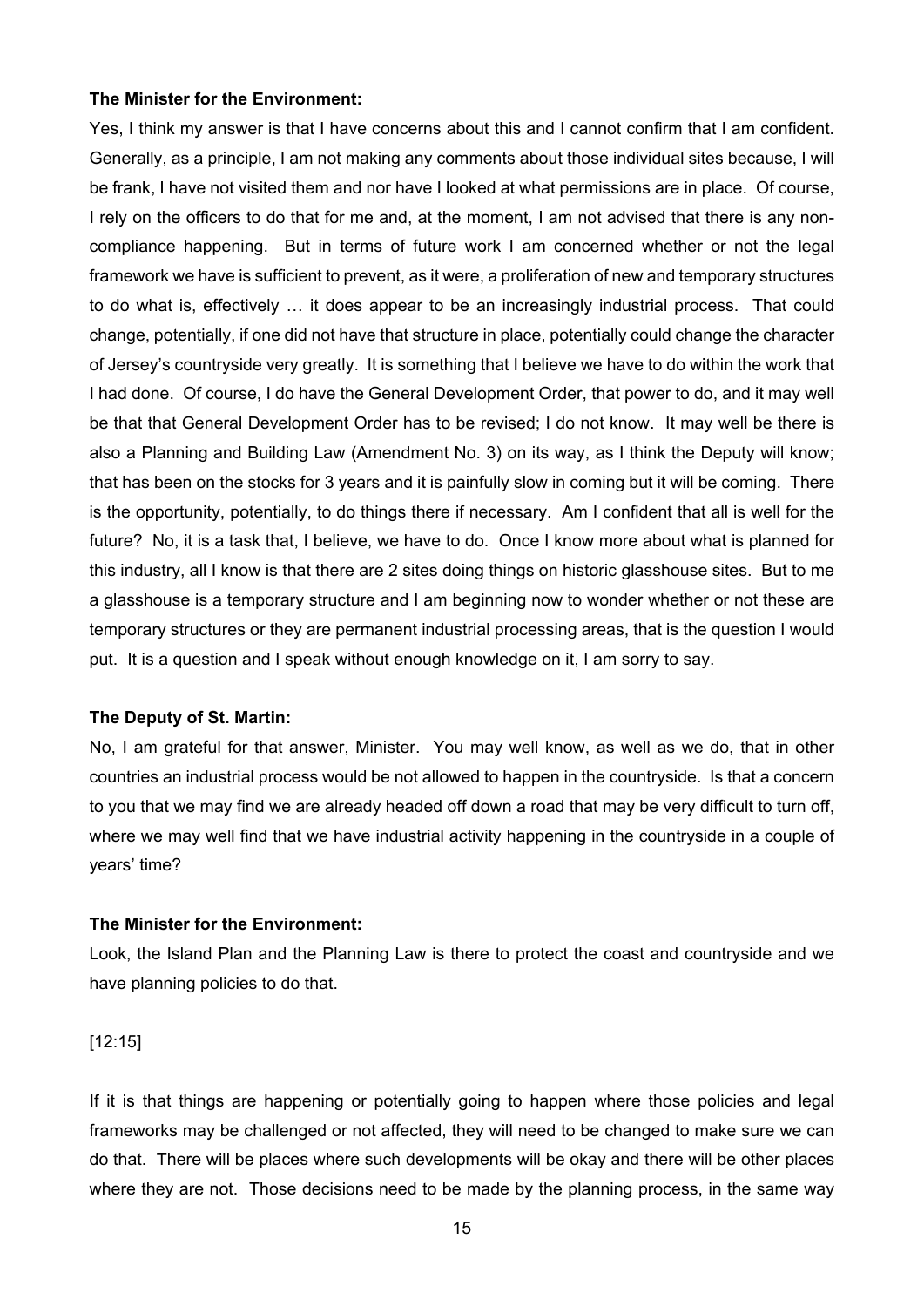that now I think Members … what I would encourage Members to do and I have asked the officers to do this, is to go through the Island Plan and planning policies in the draft plan. If there are things in there that need to be strengthened it is open for Members to do amendments, and if there are areas that I need to highlight to the inspector at the Planning Inquiry later this year to look at that, I will do so. Then there is also the planning legislation, when I rely on the officers to tell me if they think there are any changes needed there to do this. But I do share the Deputy's concern, being frank, because I do not want to see the Island despoiled and I will not do it on my watch.

#### **The Deputy of St. Martin:**

Okay. I thank the Minister for that answer and I might just go for one more question, if I may, and it is around E.I.A.s again but specifically to do with industrial processes and there are 3 specific subjects I would mention. The first one the Minister has already spoken about, which is security fencing. The second one is light and light pollution. The third one, which is almost more important inasmuch as you can sometimes not see something but the smell. Can I just ask the Minister, maybe he would revert to officers but can somebody give us, the panel, some assurances about light and smell and what the Environment Department expect from the processes which have been approved by the granting of the licence?

#### **The Minister for the Environment:**

I will refer that to the officers, if I may. Willie, do you want to start and then go to Scott and indeed Stewart, if he is online?

## **Director, Natural Environment/Acting Group Director, Regulation:**

Yes, thank you. We were given very happy assurances this morning around both light and smell. Light, and Scott can elaborate on this, the requirement of light to a specific standard throughout the course of the growing process and the ability or the need to blind it off and to make sure that we do not have excess light. I was asking the question about light pollution, essentially, and the processes that are in place in both facilities are there specifically to prevent against that. There is very, very little light emission. The smell side of things, the intention and the process that is in place in both facilities is that there are carbon filters attached to air-handling capacity within the process, which, essentially, the intention is to remove smell, odour from anything that is exiting the building. Having spoken to both, there is a significant investment from both facilities in getting this right and in getting the type of kit in. One was dealing with a different type of kit to the other but both investing heavily in kit to scrub odour from air emissions going out. But I wonder, Scott, if you would not mind going on about the light requirement of the plant itself and perhaps how that contributes to reduction in emissions, as it were.

#### **Head of Biosecurity:**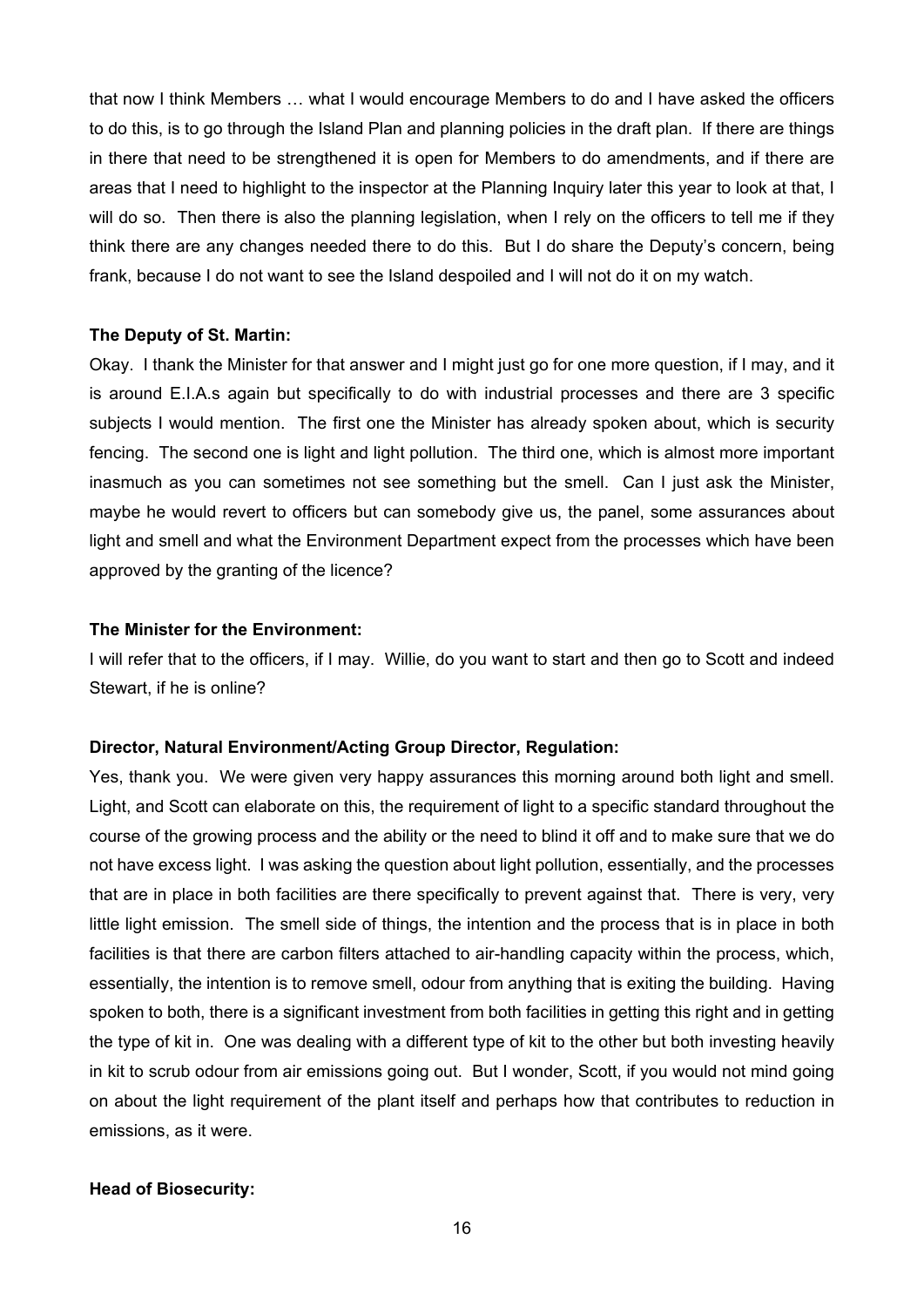The important thing to remember about cannabis is that it does not flower if it has more than 12 hours daylight and what the producers want is the flower. Therefore, blinding, and when I say "blinding" I mean installation of blinds in a glasshouse, is essential to let these plants not have more than 12 hours daylight a day. In actual fact, blinds will be drawing over at 6.00 in the evening and opening at 6.00 in the morning to prevent light getting in, let alone prevent light getting out. Supplementary lighting will be used on days between the 6.00 a.m., 6.00 p.m. period approximately where Jersey sunlight is not quite enough. But these organisations are kitting up to such a technological level that the lighting will have sensors fitted within glasshouses that will only light certain parts of the glasshouse that are in shadow at a certain point in the day. Because all of their considerations, of course, is energy usage and so they do not want to be lighting any more than they have to because that costs money. I think the fear about light pollution, about an enormous glasshouse with lights blazing all the way through the night, is a fallacy.

#### **The Deputy of St. Martin:**

I am very grateful for that answer; that was what I understood I was going to be told, so I am glad to have that clarification on the table. I guess the other potential light pollution might be from a security perspective but I am not sure, Minister, whether any of your officers are in a position to answer that; that may well be a question for the Minister for Home Affairs.

#### **The Minister for the Environment:**

I am not sure, I think it might be a planning issue. Can I ask Peter about light installations for security because floodlighting is always a problem?

# **Head of Development and Land:**

Yes, that is a grey area of planning control, John. Because of course many, many people have security lights around their homes and what have you, which are on sensors. The department has never sought to control those matters, unless there was something causing a nuisance on a neighbour's property, in which case we would liaise with Environmental Health colleagues and say could we get that light moved around and things like that? When it comes to large industrial premises, certainly lights can require consent, particularly if they are on large poles and there are structures involved. But, equally, as I said, it is a grey area and you would need to look at those issues with great care. It is something that would be covered by the environmental impact assessment if one was required by the planning process. If one is not required by the planning process, if E.I.A. is not covered, then I think that is where the Minister for Health and Social Services' intentions will lie, certainly one of the potential impacts that could be resolved at the prior stage.

#### **The Minister for the Environment:**

Could Stewart deal with smell, do you think, Chair?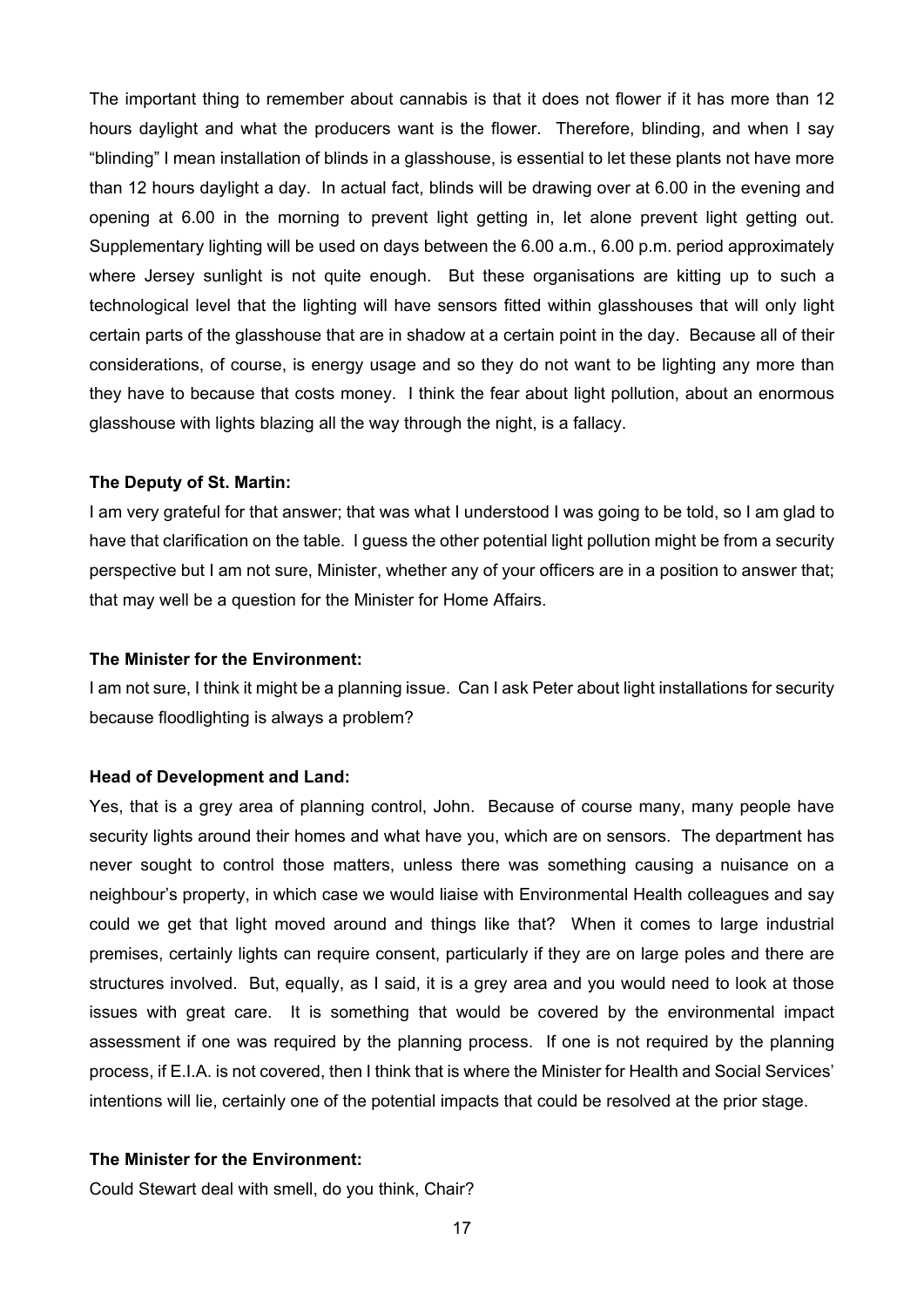#### **Environmental Health Consultant:**

I am happy to do so. In terms of smell, certainly in North America there have been prosecutions for smell from such cannabis production areas. It is quite a strong smell and it is usually in the U.K. (United Kingdom) the one thing that leads police to illegal growing activities. It is also one of the things that we would look at in an E.I.A. as part of the planning. We would look at the technology that they were planning to put in. We would look at the specifications to make sure that, firstly, it was not too noisy and, secondly, that providing it was used the way the manufacturers' recommend, that it would in fact mitigate any possible nuisance from smell. Again, if we were involved in the planning and/or the E.I.A., that would be something that would go to Environmental Health officers who would look at that and liaise with the people planning to operate it and make sure that they put kit in which was felt was suitable. As it is now, if the kit is going in and is unsuitable, the only recourse would be retrospective action under the Nuisance Law and it is far better to get it in first. Prevention is always better than cure and obviously less expensive in the long term if we can make sure that the right thing is put in. But certainly in North America there have been prosecutions for smell but I would say they are less good at the planning in North America in terms of prevention, and these things have often popped up because it seemed like a good financial reason and they will deal with it all later.

#### **The Minister for the Environment:**

Thank you, Stewart.

#### **The Deputy of St. Martin:**

Okay. I am grateful for that answer. It does highlight though, Minister, the fact that it may well be that the applicants have submitted details about these issues on the E.I.A. that they put in with their licence application, which has already been determined by the Minister for Health and Social Services. The panel have not sighted and it appears that neither have you sighted or your officers on any of these issues but I will revert back to the chair now.

#### **The Deputy of St. Mary:**

Thank you, Deputy. Can I thank you for your question and the officers for their replies? To my way of thinking, it does highlight one of the basic points, which is that while I am not for one moment suggesting that the operations are not putting in appropriate controls for lighting, noise, whatever it might be but, again, it goes back to the public perception that these things exist. As matters stand as I see it, they are not given the opportunity to comment at the outset because they do not know what is going to happen. It seems to me that we have gone full circle in that there may even be consensus on this, that if there was in the E.I.A. in its proper form at the outset or something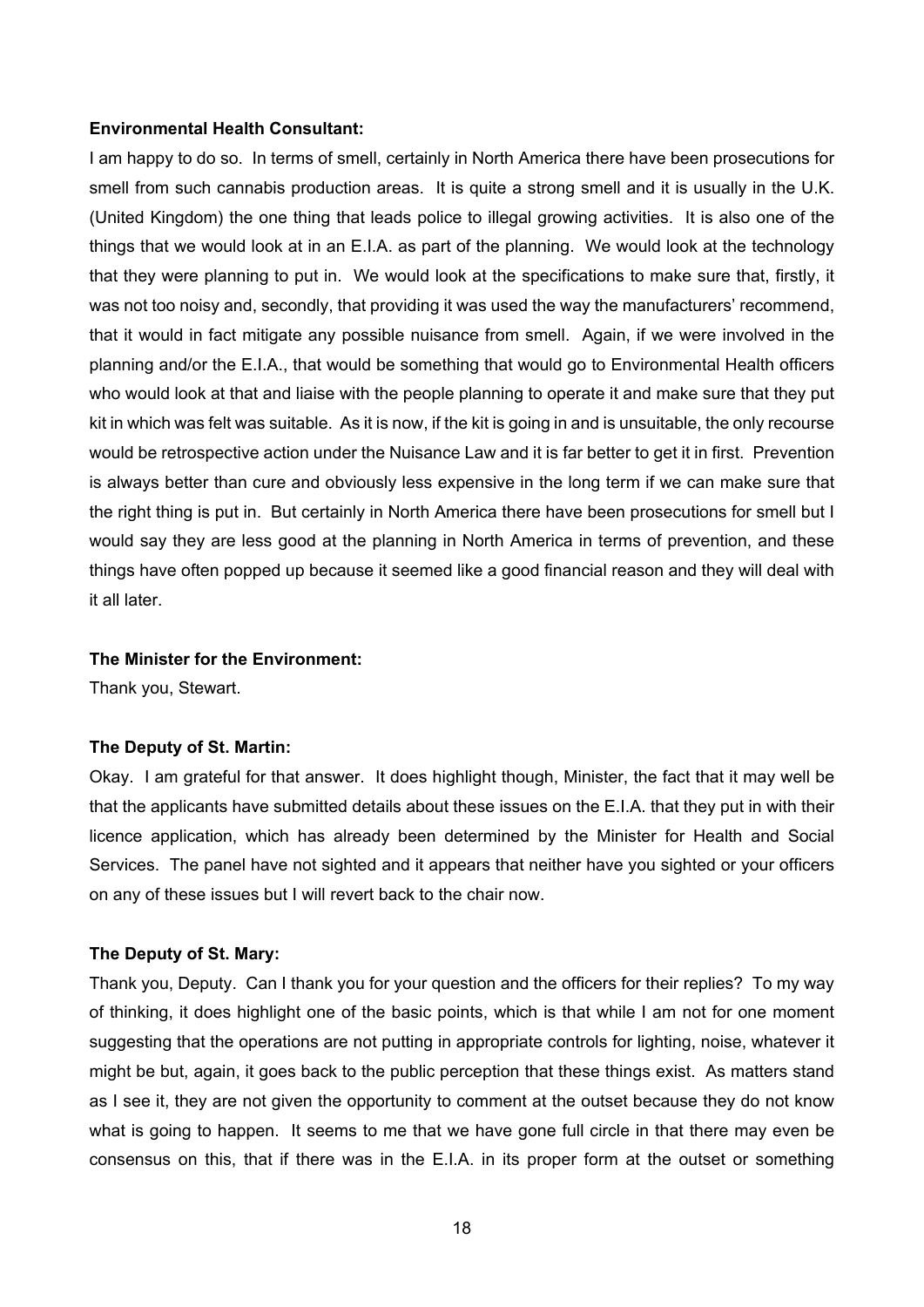equivalent to it, this might go a long way towards perhaps heading off some of the objections and certainly educating the public as to what is going on. Is that a fair comment?

## **The Minister for the Environment:**

I think it is absolutely spot on, Chair, and I agree with every word you said there. It is something we need, I think, now to do. I will support those recommendations if the panel propose that. Indeed, if the Minister for Health and Social Services wants to pass on that job, providing I got some resources to do it because, as the chair will know, I get pretty fed up with being given roles to do and then find that when I ask for the resource I either have to wait years for it or months or it never comes. If I get the resources to do it we will do it.

# **The Deputy of St. Mary:**

I am sure we are all sympathetic to your point there. Before I move on to something else, the one question I have here, reference was made to how other jurisdictions manage this problem, has it been so far within your remit to see how this is dealt with in other jurisdictions or do you regard that more for the Minister for Economic Development, Tourism, Sport and Culture's Department?

## **The Minister for the Environment:**

I think in the normal circumstances, Chair, I would have certainly followed up and certainly in our neighbouring community in Guernsey and I know in Alderney that there has been some work done. But I think the COVID and the difficulties of travel and all the rest of it, I think, have got in the way of that. I have not done so, no, and it is something we should do. But I think it clearly is an emerging business and I think we need to look and learn lessons from other places, yes.

# **The Deputy of St. Mary:**

Okay, thank you. Right. It may well be we have already covered some of the questions that were going to be asked by Deputy Luce, which, I think, follow on from the questions he raised with you, Minister, in his other capacity as a member of the Environment Panel. But can I hand over to you, Deputy Luce, for your questions in that area?

# **The Deputy of St. Martin:**

Thank you, Chair. As you have said, we do seem to already have covered many of the questions that we had to ask. But could I ask the Minister, there is obviously a lot of discussion around the terms of agricultural and industrial and when one blends into the other, that at what point a crop is processed enough that that would become an industrial process? But can I ask the Minister, has he got any intention of producing a document or some regulations or whatever it might be that will show very clearly when one product, which may well be agricultural, will turn into an industrial one? How do we get round this problem for the future?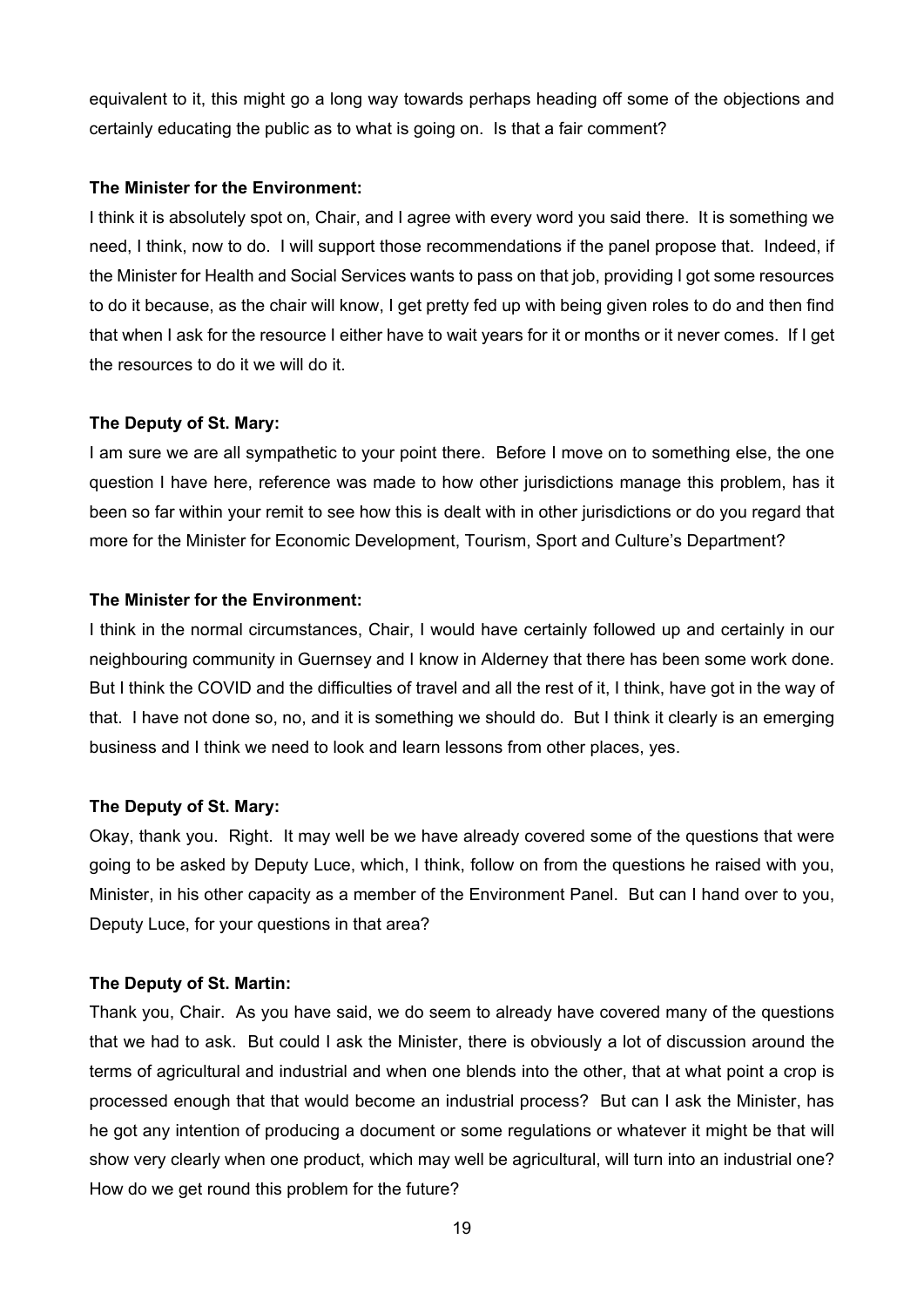#### **The Minister for the Environment:**

I think in principle my political view is that there is a job to do in producing some guidance, whether that takes the form of supplementary planning guidance because obviously the Planning Law does enable that and of course the Deputy, as a former Minister, will know that supplementary planning guidance, of course, requires one to go through a period of consultation. I would have to do public consultation on that. I think that work is useful and I said I certainly will be taking further advice from the officers and identifying whether or not there needs to be any changes in the policy and indeed in the draft Island Plan and indeed the law. Because I do think there is this need, the issues have highlighted the need to do this, yes.

#### **The Deputy of St. Martin:**

Is there any further work that we need to do on these applications, planning applications, Minister, in these sites? It has become very clear, and I think we have all agreed that we have all been put in a pretty difficult situation here where a licence has been granted, people have gone off and started doing all sorts of building work, spending a huge amount of money without knowing exactly what is happening at the end of the process. From your perspective and officers' perspective, where are you with the planning applications for these 2 premises at the moment or 3 premises, as it might be?

#### **The Minister for the Environment:**

Personally, I do not know. I have not had a chance to have the update from the officers. If the officers are able to either say where we are or give any commitment to guidance when we might be able to be clearer on that.

#### [12:30]

#### **Head of Development and Land:**

I can comment, Chair, if it helps. I think the difficulty that I explained earlier about the differences in the uses, we have not come across many premises yet which require planning permission for the operations that they have told us they intend to undertake. As I said, I explained the analogy earlier of existing glasshouse sites where previously tomatoes or flowers or whatever had been grown and we just understand that there is a different crop being grown, cannabis, that that itself would not require planning permission. The issue, as I explained earlier, is when they start to process that crop; that becomes an industrial activity. But we did have one application up at Crabbé, which was a new-build facility in place of 3 former cattle sheds, which did go through the planning process and was subject to environmental impact through the planning process, as I recall, went to the Planning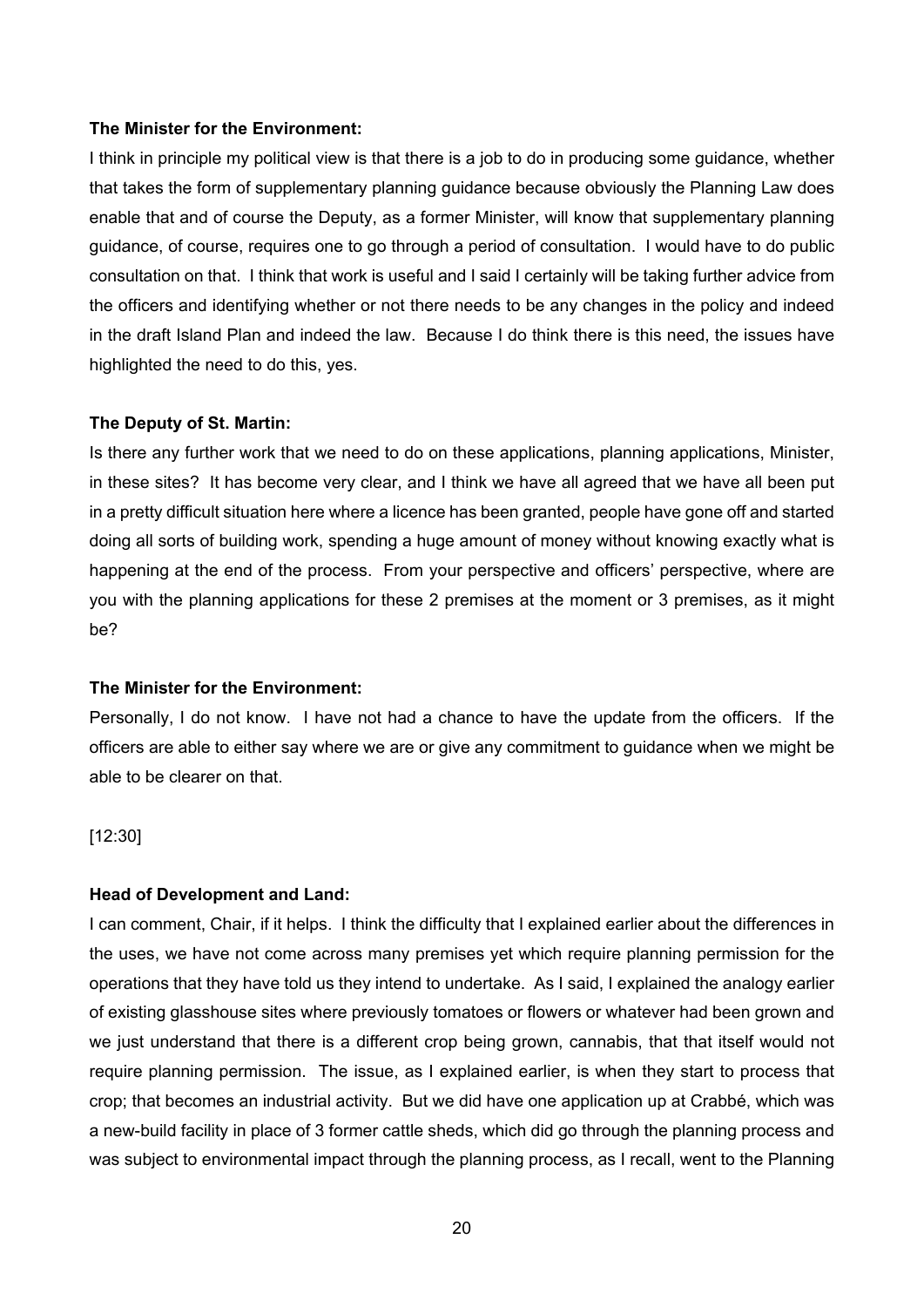Committee, was properly determined. We have one on the books, if you like, where it has been subject to the full range of planning control.

#### **The Deputy of St. Martin:**

Thank you for that answer. I can completely, from a personal point of view, agree with you. If you grow a crop of flowers in a greenhouse you may well then harvest those flowers, strip some leaves off there, and you may well do something with the buds and package them and export them and that may well be exactly what the cannabis industry intend to do. But I would also concur that if those flowers or leaves or whatever are then put through another process, which then produces another product, that that must be classed as industrial. I am grateful for that answer. Maybe I could hand back now to the chair about the General Development Order or, if not, maybe Senator Pallett about the problems of growing hemp alongside medicinal cannabis greenhouses.

#### **Senator S.W. Pallett:**

I have got a question just following on and it is a question that we touched on before. We did speak about the need, potentially, for a clearly understood regulatory system, and I am not going to go back to that. But do you think it would be viable for Jersey to introduce specific legislation in the form of laws specifically dealing with the production of cannabis for medicinal and research purposes in Jersey to clarify the position for medicinal cannabis cultivators and local residents? From a planning perspective, and I say that when you think a lot of the regulation is based on the Misuse of Drugs Law 1971, which is now 50 years old; I will not say it is out of date but it is 50 years old.

#### **The Minister for the Environment:**

I am no expert on that law and in fact I do not know anything about it at all. I understand the concern about cannabis, the fact the psychoactive substances in it have led to that law being used for the purposes of these licences that the Minister for Health and Social Services has to … yet, all the discussion so far is the impact that people are troubled about or are really environmental. Whether or not in order to provide a regulatory regime that the Island can take advantage of because that is why people are doing this, for economic reasons, an opinion needs to be made on whether the current legal framework is fit for purpose. What we have done is we have latched on to one law which exists but clearly it does not deal with the environmental impact, as we discussed, and therefore we would rely on the Planning Law. Whether or not that is far enough to fulfil the fit-forpurpose criteria to be allowed to do this, because I am not quite sure, where does the approval come that the Island is allowed to do this? Are we relying on the U.K.? I am sure you know, Chair, I do not, I have no idea. But we would need to satisfy, there would need to be a fit-for-purpose on the law, so I cannot tell you whether we need a new law or not. If the current laws are not right, then there is a case for a new law, yes.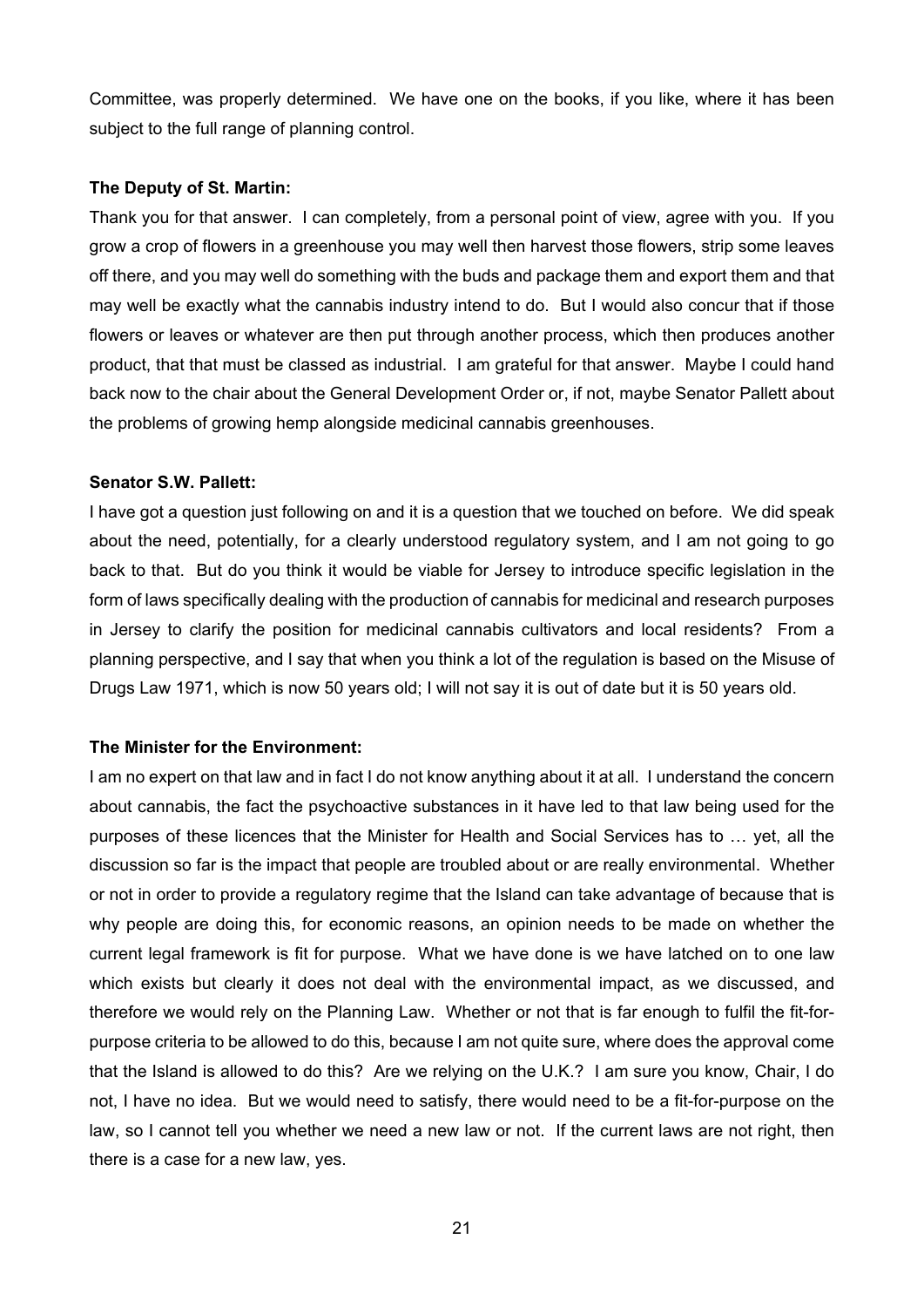#### **The Deputy of St. Mary:**

The Minister for Health and Social Services operates within an M.o.U. (memorandum of understanding) with the Home Office. I think it is the Home Office that are party to the U.N. (United Nations) charter on this but I think …

#### **The Minister for the Environment:**

I perhaps should add that Deputy Guida, if we were able to hear, = - of course, he is not able because he is attending Constable Norman's funeral, I think - so he would be arguing, he would be pointing out, as he has done, to the Deputy Chief Minister and the Minister for Economic Development, Tourism, Sport and Culture, that in particular he has raised the issue of security fencing and the like, that he does not feel that Jersey really needs to follow the same rules as the U.K. where there are much higher risks involved of security breaches, where one of Jersey's strengths is its relative security. I think I am getting waves from Peter Le Gresley but, nonetheless, I know that he has voiced that opinion; that is his personal opinion obviously. I will hand to the officers, if I may just put that …

### **Head of Development and Land:**

I am not going to contradict you, Minister, I was just going to come in on the previous point, which was whether or not a new law is required. Of course that is a political decision and so I am not going to step into that territory. But all I would say is that the Planning and Building Law that we do have and the subordinate orders that hang off it, they are extraordinarily flexible tools and there would be no harm, in my view, in adapting one of those or making any changes that might come out of this process. You can add classes of use, you can take away consents that are already granted. There are lots of things that we can do within the existing framework because they are, as I say, very flexible tools.

#### **The Deputy of St. Mary:**

Thank you. I think Senator Pallett's question was really based on the fact that, as is apparent from our discussions this morning, the framework we now have it is such that it does cover various areas of legislation and with the term "flexibility" there does come uncertainty of course. I think that the rationale behind the question was if all provisions ranging from the cannabis industry could be committed to one succinct law, it might be helpful to all concerned but let us leave it at that, I think. Does that answer your point, Senator?

## **Senator S.W. Pallett:**

Yes, it does, Chair. I can hand back to you or I can carry on with section 5; it is up to you.

#### **The Deputy of St. Mary:**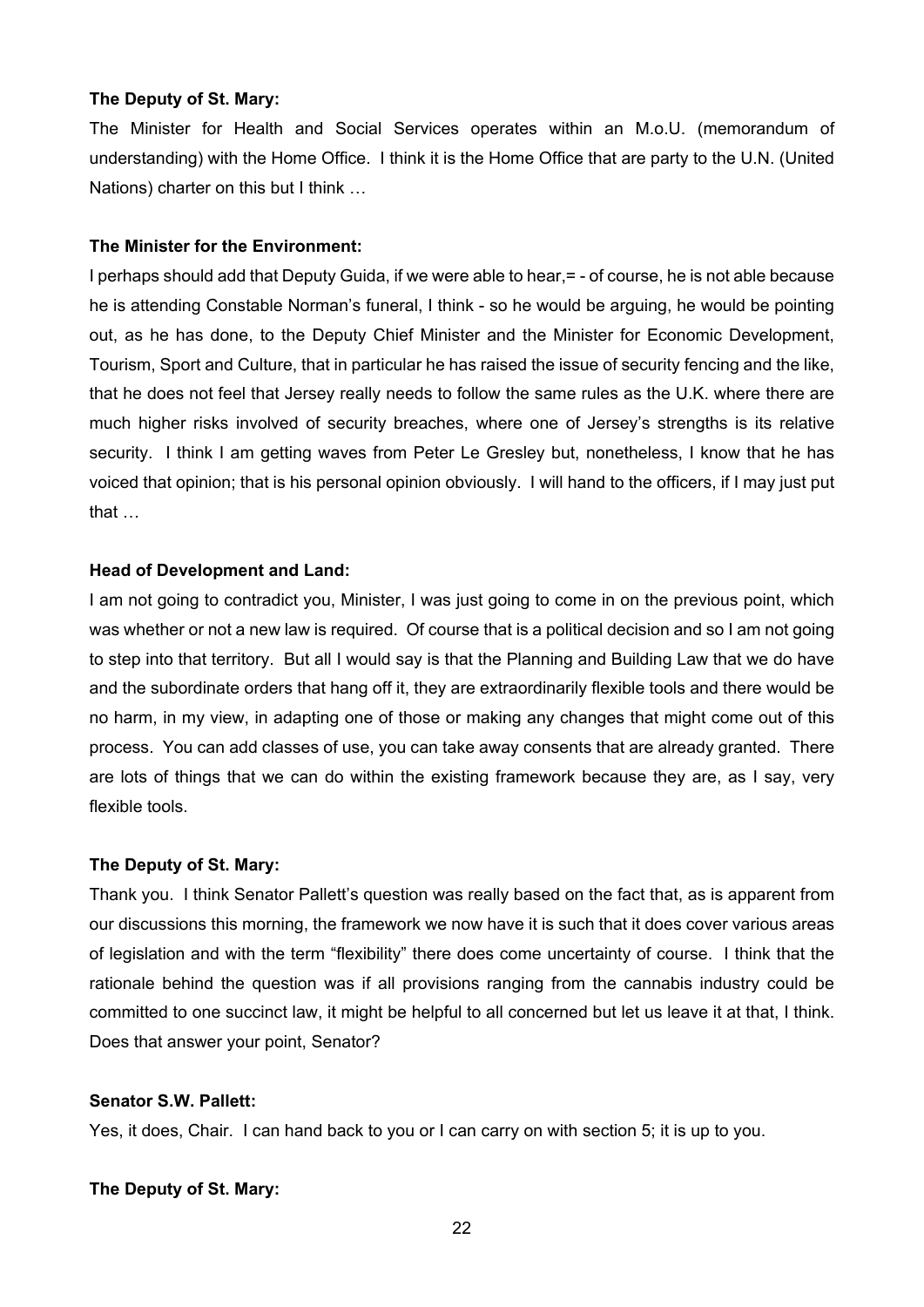You carry on with section 5, as you have the floor, so to speak.

#### **Senator S.W. Pallett:**

Okay. In regard to the cultivation of hemp and medicinal cannabis, please can you explain the process for co-ordinating the production of hemp and medicinal cannabis and the steps that will need to be taken to avoid cross-contamination?

#### **The Minister for the Environment:**

I think it is one for Scott.

#### **Head of Biosecurity:**

Hello. I am assuming you are talking about the cross-contamination of pollen from an outdoor hemp crop instead of an enclosed production facility for medicinal cannabis.

#### **Senator S.W. Pallett:**

**Correct** 

#### **Head of Biosecurity:**

Okay. The same problems occurs in field hemp. If we disregard the glasshouse production model entirely, the outdoor producers at the moment would plant 2 crops mainly because what they are looking for are 2 products. They are looking for an unpollinated flower to do C.B.D. (cannabidiol) extraction from and then later in the season they are looking for a pollinated flower head with seeds in it that they can then press the seeds for hemp oil. They have got the same problem in their own industry. The way they tackle that at the moment and, again, this is new, there is no playbook for this and when one reaches out to other jurisdictions, of course, they are keeping their cards very close to their chest because of competitive advantage on all of this. The outdoor growers at the moment have a strategy whereby they would grow their first non-pollinated crop and then harvest that or when it is very close to harvest you would then plant your second crop that you want the seed from and let that do its thing, be field-pollinated and harvest it later. Protected production is very different, so you have a range of ways of doing this. You can do it in a sealed room or through to a glasshouse. At the moment our producers are proposing a sealed unit inside a glasshouse and so, hopefully, pollen contamination into those glasshouses would be minimal. Again, this is a nascent industry and I must stress that the playbook has not been written. We are kind of writing this as we go along and Jersey has the potential to write one of the best playbooks in the world with regards to cannabis production. Part of that playbook could be the scheduling and the planning and the geospatial planning of outdoor crops with a sufficient spatial distancing between indoor crops. I am talking to N.I.A.B. (National Institute of Agriculture and Botany) in the U.K. who do this sort of work for a myriad of other crops because they do variety-testing. It is absolutely essential for them that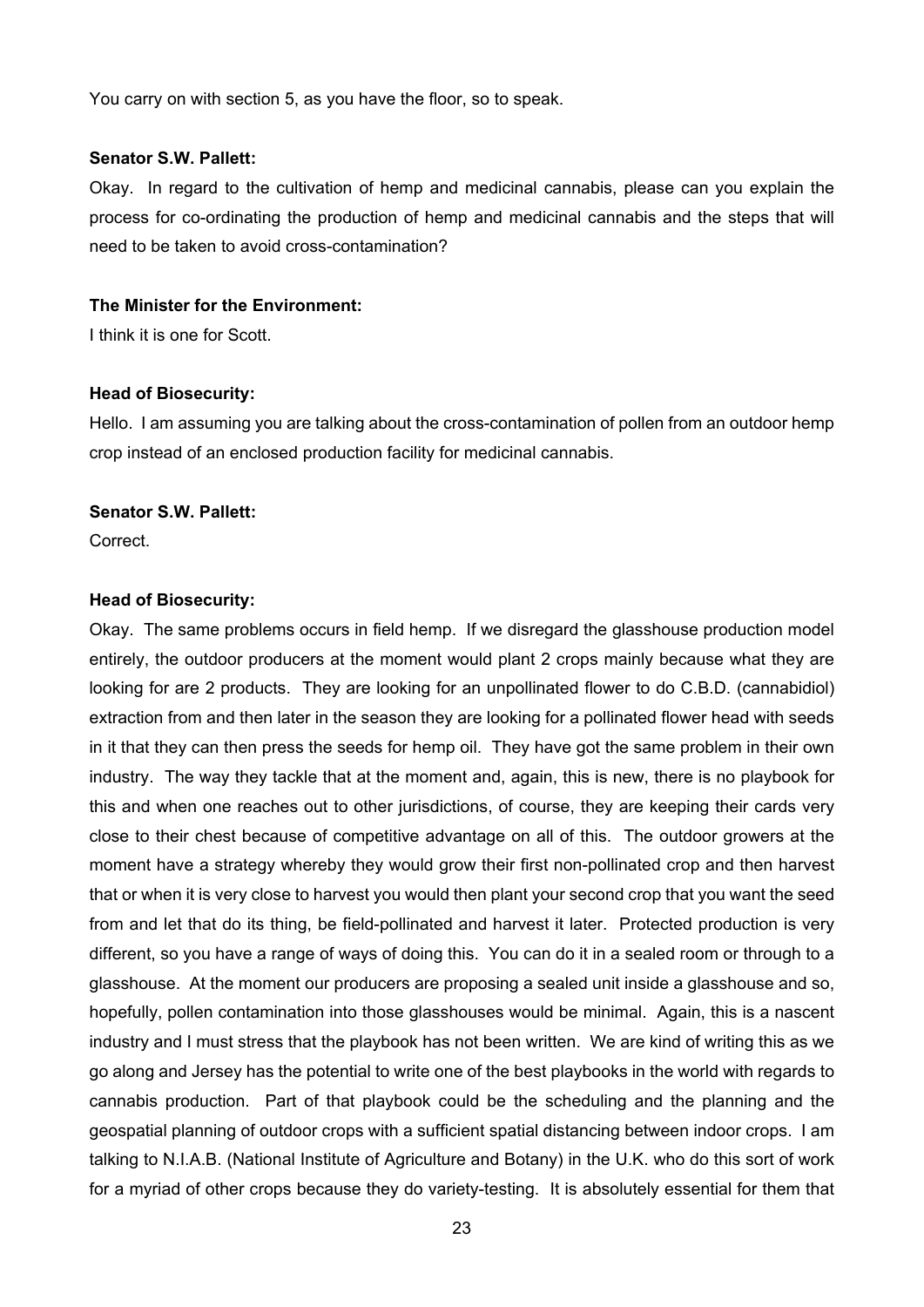they keep the pollen from one variety separate from another. They have a playbook with regard to pollen travel distances that we will be communicating with them on to try and work out a system whereby we can minimise that type of pollution.

# **Senator S.W. Pallett:**

It is good to understand the sort of processes that you are going to to look to manage this. But will a regulatory or licensing framework be introduced to manage both indoor and outdoor crops and have you got any timescales on that, knowing that clearly we have already got producers producing hemp?

# **Head of Biosecurity:**

I am sorry, I am not sure I understood the question. Did you say will a regulatory framework be produced for indoor and outdoor producers?

# **Senator S.W. Pallett:**

Yes, I am just asking whether we will produce a regulatory or licensing framework for both indoor and outdoor.

# **Head of Biosecurity:**

The same licensing framework will apply to both, as applied by the Minister for Health and Social Services.

# **Senator S.W. Pallett:**

Okay.

# **Head of Biosecurity:**

It already does apply to both because, essentially, even with hemp, although low T.H.C. (tetrahydrocannabinol), non-recreational variety of cannabis, the flower portion of that plant and the leaves are still under our Misuse of Drugs Law, are still a controlled substance. Hemp, although is valueless in the medicinal and recreational markets, is still a restricted substance, so it still falls under the same regulatory framework as an indoor production facility would.

# **Senator S.W. Pallett:**

Before I hand over to Deputy Luce who has got a question, you do not mind if I ask a really dumb question from a lay person? Is it possible to cross-contaminate from other crops into hemp, for example?

# **Head of Biosecurity:**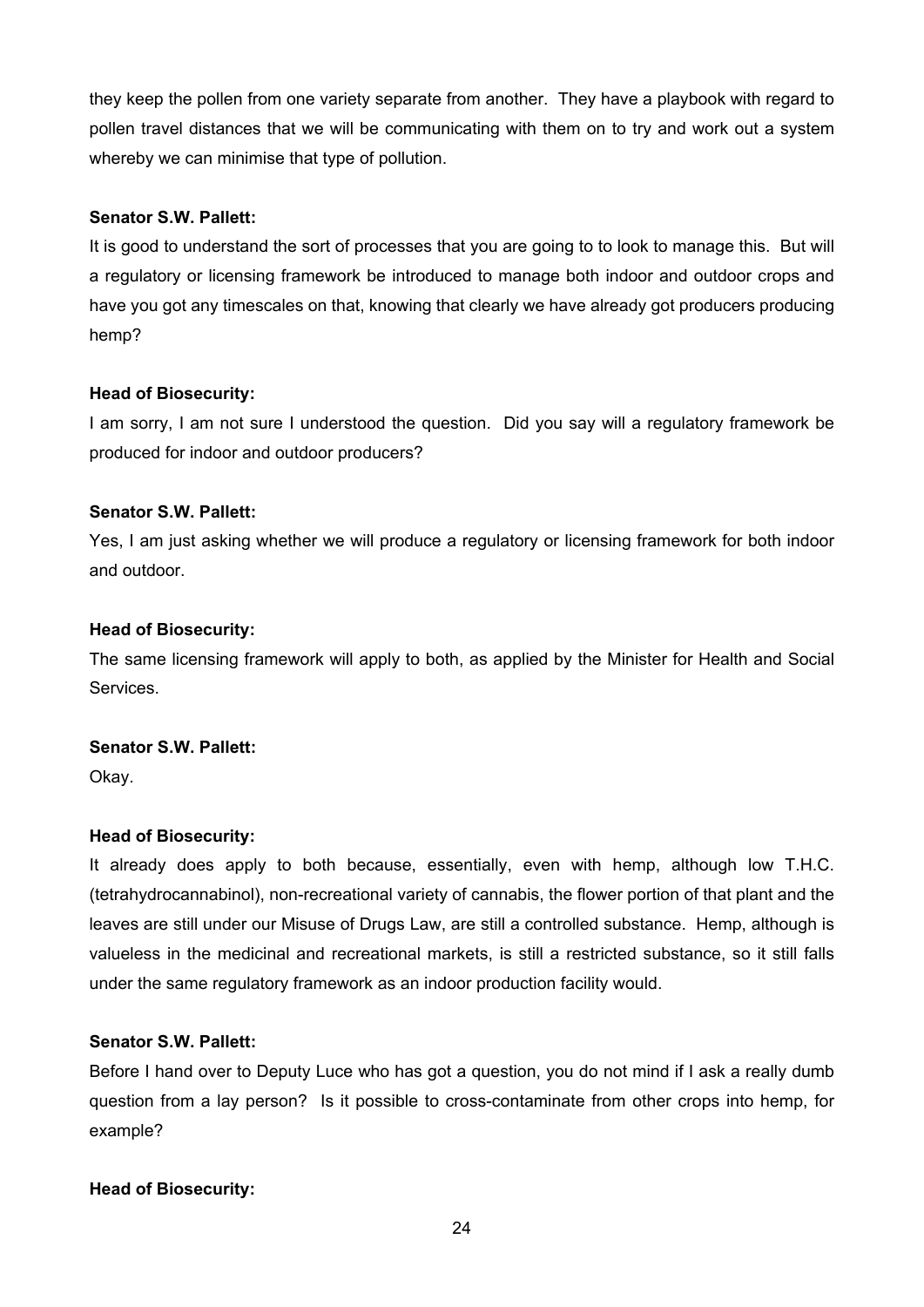No. If I reverse the question, I think the question is: is it possible for T.H.C.-based genetics to escape from an enclosed production facility and cross-pollinate into local flora?

# **Senator S.W. Pallett:**

That and also if you are producing hemp outside the potential to cross-pollinate from other crops or from hemp to other crops.

# **Head of Biosecurity:**

No.

# **Senator S.W. Pallett:**

Okay, thank you. Deputy Luce has got a question.

# **The Deputy of St. Martin:**

Yes, thank you. It is a question for the Minister really and it is to do with the proximity of hemp crops, potentially, being grown near our greenhouses and I am grateful to Scott for explaining how we may need to take action. But I am trying to think, Minister, of another crop on the Island that we do not allow to be grown in the proximity of buildings or the proximity of schools or the proximity of anything. To use some very few words, is the banning of a crop from a particular field or particular fields something which we would need some new legislation around?

# **The Minister for the Environment:**

To be frank, I am struggling with this one because at the moment people do not have to apply for planning permission to plant Jersey Royals or anything like that. They do not have to do that, they could plant their crops. We are talking about outdoor crops because our previous discussion, I think everything we spoke about in the previous discussion was all about doing things in glasshouses and enclosed areas and raising all those issues that we have spoken of then. But when you move on to growing in outdoor fields, yes, we do have this licensing complication because Scott has told us that the hemp crop requires a licence under that law to grow it, otherwise you stand a chance of getting prosecuted by being in possession of a controlled plant, I suppose. But I am not aware whether that applies in any other …

# **The Deputy of St. Martin:**

The context for the question is, potentially, in the future we may have medicinal cannabis being grown in greenhouses and to avoid the potential for cross-contamination with pollen, that we might put - and I stress the word "might" - an exclusion zone around those greenhouses of several hundred metres where hemp cannot be grown, to try to avoid this cross-contamination for the medicinal cannabis.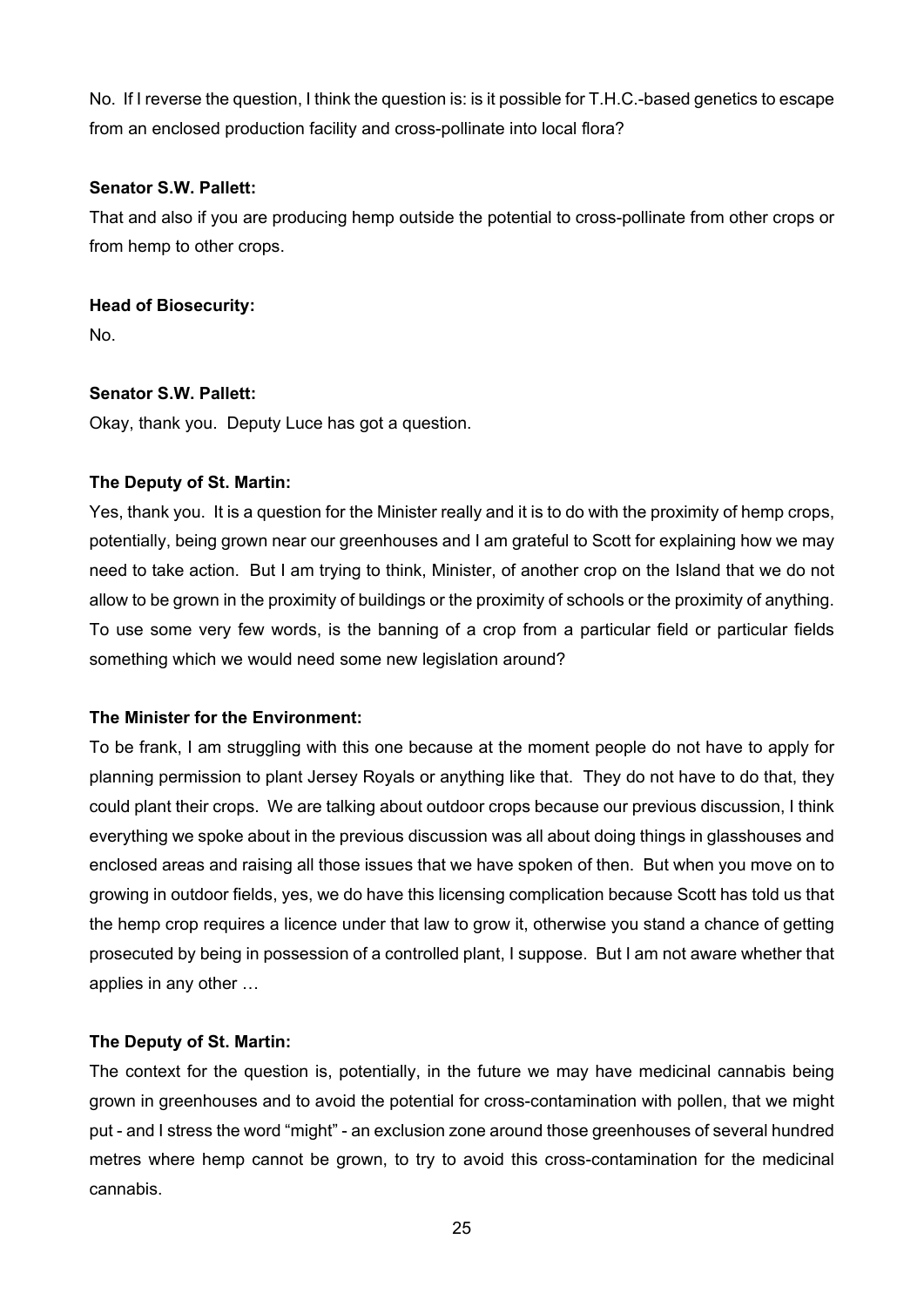#### [12:45]

We do not, to my knowledge, have other crops which we do not allow to be grown in fields and it is just the principle of maybe stopping farmers growing a particular crop in a particular field that I am trying to get at here and whether we have an answer to that. I know Scott is keen to tell us.

#### **The Minister for the Environment:**

We do have the agricultural land sales and licences law but of course does not operate retrospectively, that when somebody buys land then you can put conditions on that under that law, which also sits under Mr. Peggie and Mr. Le Gresley's team. But I do not think you can do that retrospectively; I think we have to take legal advice about that. When a land is transacted you can put a condition on it at the moment, but we do not put conditions on that. We do other things like about horses and so on that the Deputy will know about that, whether or not that law could be used but it would not do the whole thing. I rather suspect, and my guess would be, is that we do not have the framework for managing that, frankly. I would be very surprised if the Planning Law would be able to do that.

#### **The Deputy of St. Martin:**

Okay, maybe Scott could tell us what he wanted to say.

#### **Head of Biosecurity:**

Hi, thank you. Again, I want to major on the fact that this is a nascent industry and there is not an off-the-shelf playbook for all of this stuff, so there has been a lot of work involved in tackling issues as they arrive. There has been swerves and potholes and hurdles and there will continue to be. With regard to the not planting of crops near schools and residential areas and issues like that, that is a legacy issue from the U.K. Home Office guidance that we followed. With regard to crosscontamination of indoor crops from outdoor crops, in some ways that is a commercial decision for the indoor producer to make. Do they want to take that risk of leaving a glasshouse structure open? One site in particular has realised that mistake now and is retrofitting to seal that glasshouse up to produce a medicinal-grade cannabis. Then, of course, the hemp production, the hemp field production, part of that licence application does involve the submission of potential field numbers. Obviously those fields will not be owned by a hemp farmer for life, so the conditioning fields at a transactional stage probably would not work, whereas at a planning stage, at the beginning of each season where the chief pharmacist receives his applications for outdoor hemp, there could be, as we develop our system, a method whereby a notional exclusion zone around established indoor production sites could be in place. Essentially, a licence would not be granted for fields within a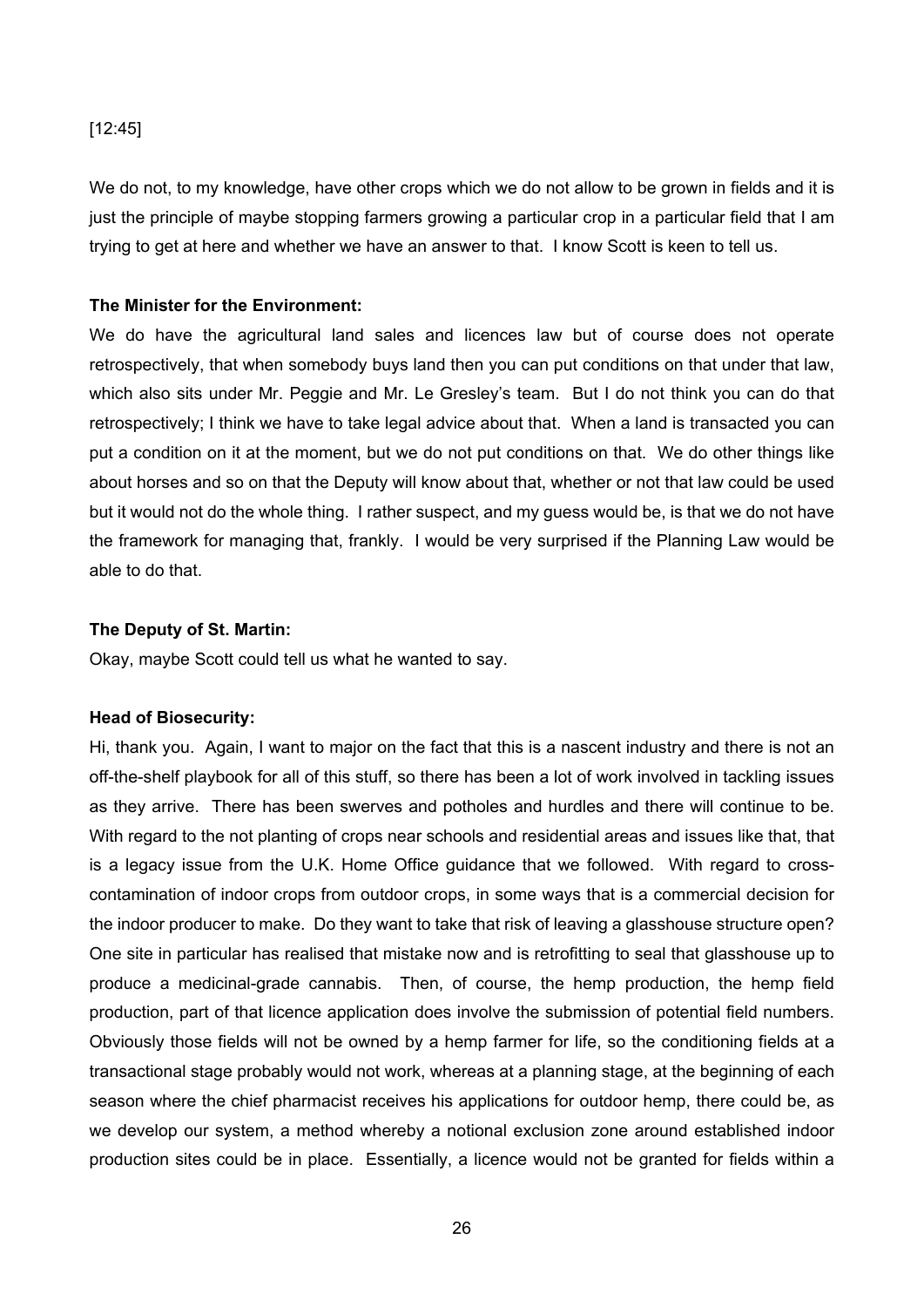certain perimeter but that would not require separate legislation. It could be part of the licensing application and approval process.

### **The Deputy of St. Martin:**

Okay, I am grateful for the answers. I will go back to Senator Pallett for the last couple of questions.

## **Senator S.W. Pallett:**

Thank you, Deputy. I do not know whether we are at this stage yet but, please, can you provide any details or more details about the specialist machinery that will be required and is perhaps not yet available on-Island to produce finished medicinal cannabis products?

#### **The Minister for the Environment:**

I cannot, I will have to look at my officers to see if they know. Have we had any information, Scott?

## **Head of Biosecurity:**

I can come forward with that. The process is quite similar to other horticulture. If you were growing basil, for instance, this would be very similar with dry barrels, and basil will be a very similar process. The plant is cut, it is dried in low humidity rooms, very similar to heated chillers that are used in tomato, cucumber and pepper production units. It is dried, it then goes through to a small trimming room and then a packaging room. That is the production for raw flower, which is very, very simple. The onward processing of that, which adds value to the chain and which would also, very importantly I think, bring high-value employment to Jersey and this is we must not take our eyes off the prize, which is an economic stimulus for Jersey and possibly to attract local people into high-tech horticulture and lifting horticulture slightly into a more technological age. Then we move into the post-processing, which is through supercritical carbon dioxide extraction, essentially a smallish plant about the size of a shipping container that uses carbon dioxide as a solvent to dissolve the active ingredients out of flower and then reduce that into a resin, which is then sold on to the pharmaceutical industry and that is about the scale of it. It is light industrial, minor drying, trimming and packaging.

## **Senator S.W. Pallett:**

Have you had any discussions with industry about getting to that level? Clearly, that is the prize, hopefully, at the end of this process. Are we getting close to a point where we may be producing high-grade medicinal cannabis for onward sale?

#### **Head of Biosecurity:**

The intention of people at the moment is because the initial set-up costs are vast and we have had many millions of pounds invested already and so that subsequent post-processing equipment is,

27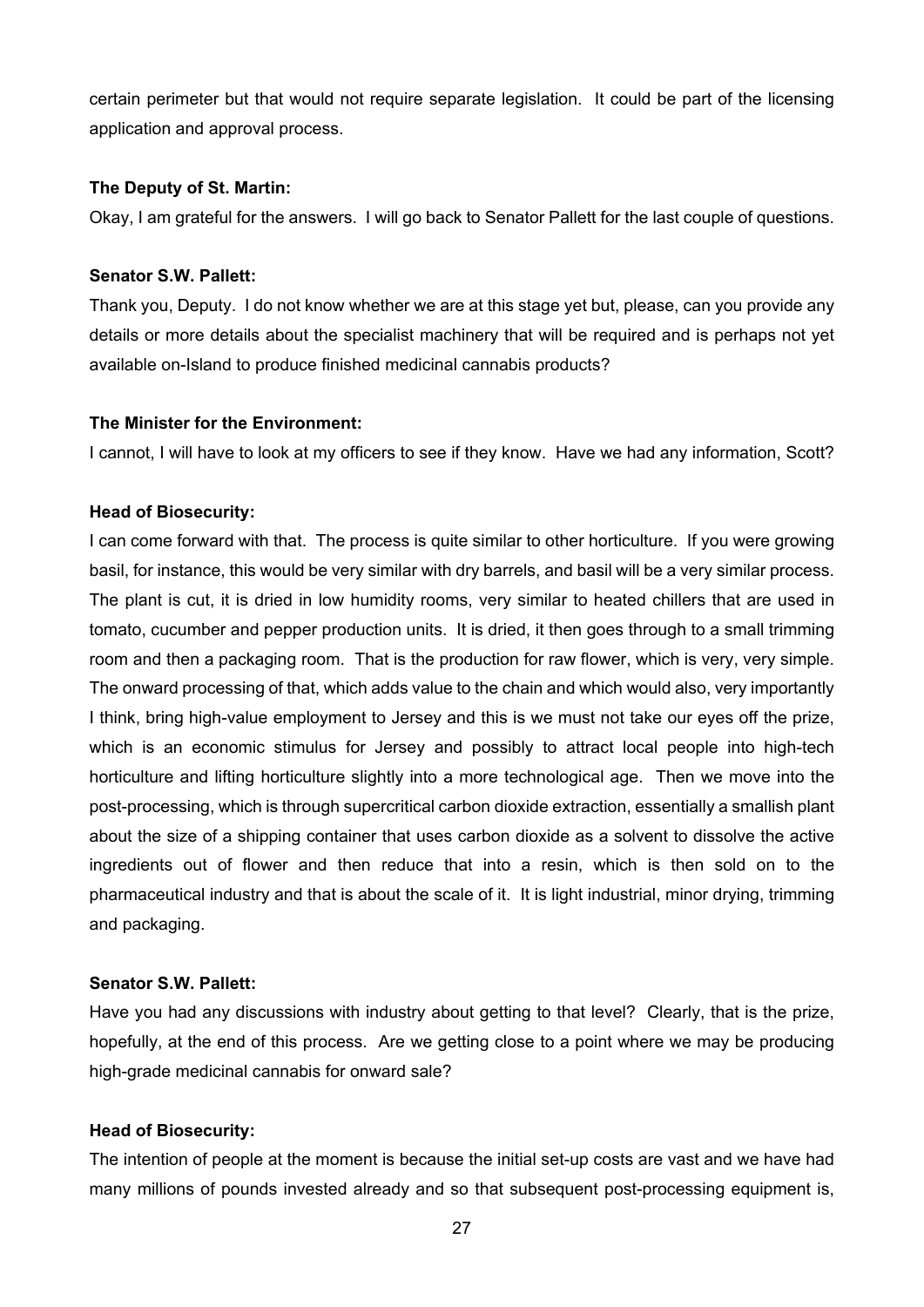again, a second wave of ... What they need to do is get into revenue production first, using raw flower as their product and then some may move into post-processing, some may not; some may remain at the flower-processing stage. There is other discussion about adopting the sort of village oil-press approach, which is do we have a single processor in Jersey that stumps up that infrastructure and the CapEx for that? Then Island producers contract those services from that person, so that is still to be decided at the moment or to be confirmed. But, again, a commercial decision by the producers.

#### **Senator S.W. Pallett:**

In terms of international quality in ensuring that if we want to meet that high level of quality, will all producers in the Island have to meet those standards or will we be able to grow cannabis at all sorts of qualitative levels?

#### **Head of Biosecurity:**

Any cannabis flower that is going into the pharmaceutical or lucrative market will be regulated by the industry. It needs to be what is called E.U.-G.M.P. (European Union-Good Manufacturing Practice); that is externally audited. The M.o.U. at the moment dictates that the M.H.R.A. (Medical and Healthcare Products Regulatory Authority) for U.K. medicines will come and do that E.U.-G.M.P. audit for us or for the producers on behalf of Jersey. Then what I suspect as well is that if a local producer is intending to sell to, for instance, a German pharmaceutical company, it is almost inevitable that that pharmaceutical company would also be coming to Jersey to inspect the production facilities in Jersey. The standards are extremely high. This is a medicine and the bar is set very, very high. What is happening now is the potential producers are coming to terms with the levels of difficulty that are involved in this and are slowly succeeding. But I cannot impress on people how regulated, how complex, and how difficult this is to pull off.

#### **Senator S.W. Pallett:**

Sorry, so the checking process would be done by the potential importer, whether it be somewhere in Europe, checking an individual facility here, rather than having an understanding of everything we are doing in Island; they would purely be dealing with that individual's facility?

## **Head of Biosecurity:**

The primary audit would be done by the U.K. M.H.R.A., which would confirm G.M.P. compliance. Then that would allow people to reach out to customers but then that customer would probably want to come and do their own audit to a similar or higher standard as well.

## **Senator S.W. Pallett:**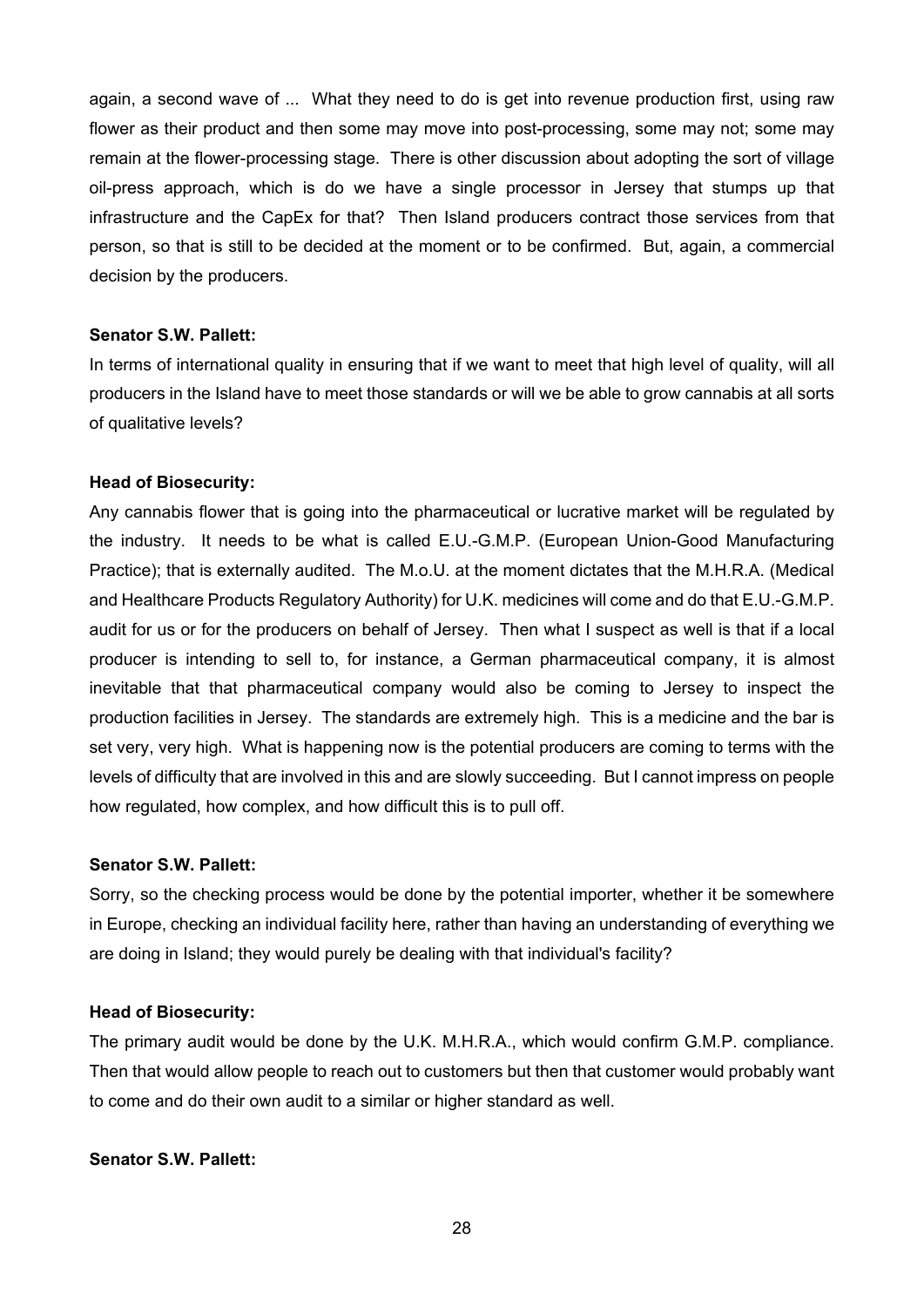Thank you, that is clear. I know both my colleagues have got questions, so I can either defer to the chair or defer to the Deputy.

## **The Deputy of St. Mary:**

Go straight to the Deputy if you like, thank you.

## **Senator S.W. Pallett:**

Okay, yes.

# **The Deputy of St. Martin:**

Thank you, Senator. Thank you, Chair. Just a very quick question for the Minister, and it is an economic question but I know he knows about the subject as well. Are you a little bit concerned, like I am, Minister, that the potential may pass us by here economically inasmuch as we may end up with an industry which produces flowers and dries them and exports that fairly raw product to a processing plant outside of our jurisdiction, which could, potentially, result in no uplift in our economic numbers in Jersey at all?

# **The Minister for the Environment:**

I think the Deputy knows that my focus in life, personally, is not economic, I will be frank. I think quality of life, social conditions and particularly in Jersey environment is very much my focus. I leave those judgments to others. What I personally would like to see is that we start to become … whatever we do in agriculture - and I use that word "agriculture" sort of broadly, if you like, and fisheries as well - we become more sustainable. I suppose part of the sustainability is that we do economic activity but as part of that we manage the impacts environmentally and at the moment we know that there are areas of our practices where we are not achieving that and, therefore, we have got the opportunity to make those improvements. Obviously they need to generate a sufficient return and I think what the challenge is is to find a way where we can find - there is no question and I hate to use this word but there is no choice - where that balance is because there are always going to be competing objectives. We can turn Jersey into a hugely economic powerhouse or we can find a balanced position and I think here we need to help our industry and we have got the people, people like Scott and others, so full marks to them and what they are doing with their knowledge but at the same time we need to make sure that what we do manages that in the right way and we are learning. I think it is the case we are in a changing world, I am sorry. For me, I have heard other people that have run into problems, other jurisdictions where initial high hopes have been disappointed because of the … Scott himself said there are hurdles and difficulties in other places; those have got in the way of exploiting that potential. I do not know what else I can say, I am sorry, Deputy, but that is my personal view.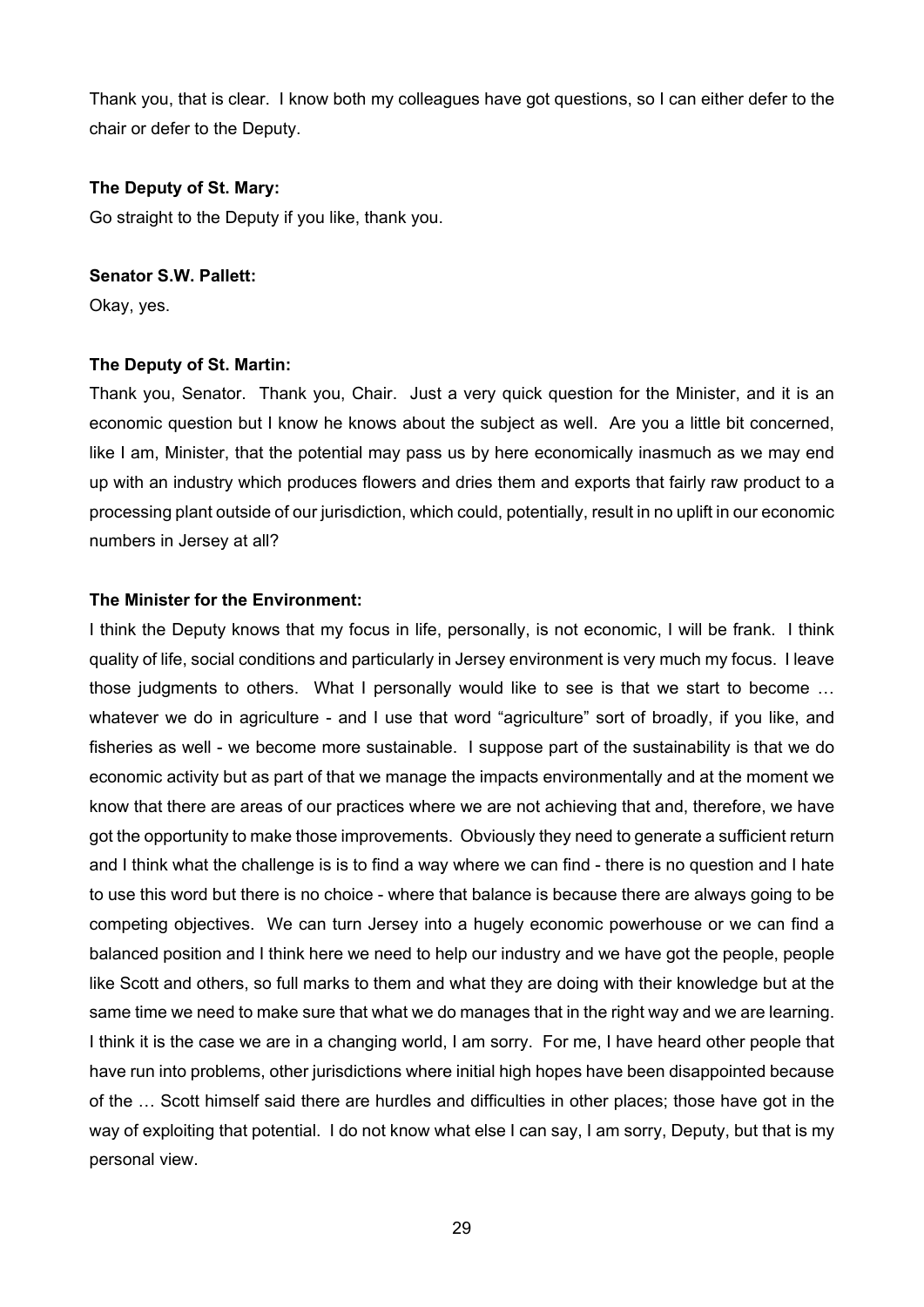#### **The Deputy of St. Martin:**

No, that is fine, thank you, Minister. As you have sort of pointed out, you will never know if you do not try. I will revert back to the chair.

## **The Deputy of St. Mary:**

Yes, thank you for that. My questions on the back of that just raised by the Deputy in a way, which in turn refers to an answer by Mr. Meadows. The prize at the end of the day comes or the pecuniary prize comes from the production of medicinal products. Is anyone on the panel in a position to advise, where are we in the overall scheme of things and particularly as to whether if we did proceed down that line to produce the medicinal products which produce a high value? Is it envisaged that the current premises where the growing is carried out is sufficient or is it accepted that is more of an industrial activity requiring its own premises and perhaps away from residential areas where there is concern? I think Scott Meadows has his hand up, if the Minister will allow him to answer that.

#### **The Minister for the Environment:**

Yes, of course. I am just thinking of how we would answer. In other words, there are places where development is okay and where it is not, so …

#### **Head of Biosecurity:**

I think it is quite a long question and I will try and answer it but do give me a poke if I do not answer all of it. I think at the moment it is envisaged that the activity of growing, drying, trimming, producing, packaging and possibly onward processing as well would all occur in the existing facilities. I do not think at the moment there is a suggested need for a separate industrial processing plant to do this. As I said before, all the equipment that is being envisaged is fairly small and will fit inside existing infrastructure. With regard to moving on to medicinal cannabis production, one of the questions that people keep asking is, why Jersey? Why not just do this in the U.K.? Why not do it in Portugal? The point is that the N.H.S. (National Health Service) is poised to be, in the next 3 to 5 to 7 years, the largest customer for the intake of medicinal cannabis in the E.U., possibly the world. People are looking at Jersey with its progressive and sort of outward looking approach to this industry and what they want to do is focus activities here and, of course, with the beneficial tax advantages but also be on the doorstep of the largest legitimate market in the world for the next 5 years, so that is the reason why people want to do this here. There are already negotiations going on between 2 companies in the U.K. and the N.H.S. on supply of medicinal-grade cannabis. While Jersey formulates its regulatory playbook, the discussions between these entities and very significant customers in the U.K. are occurring. If Jersey does not fill that market somebody else will.

#### **The Deputy of St. Mary:**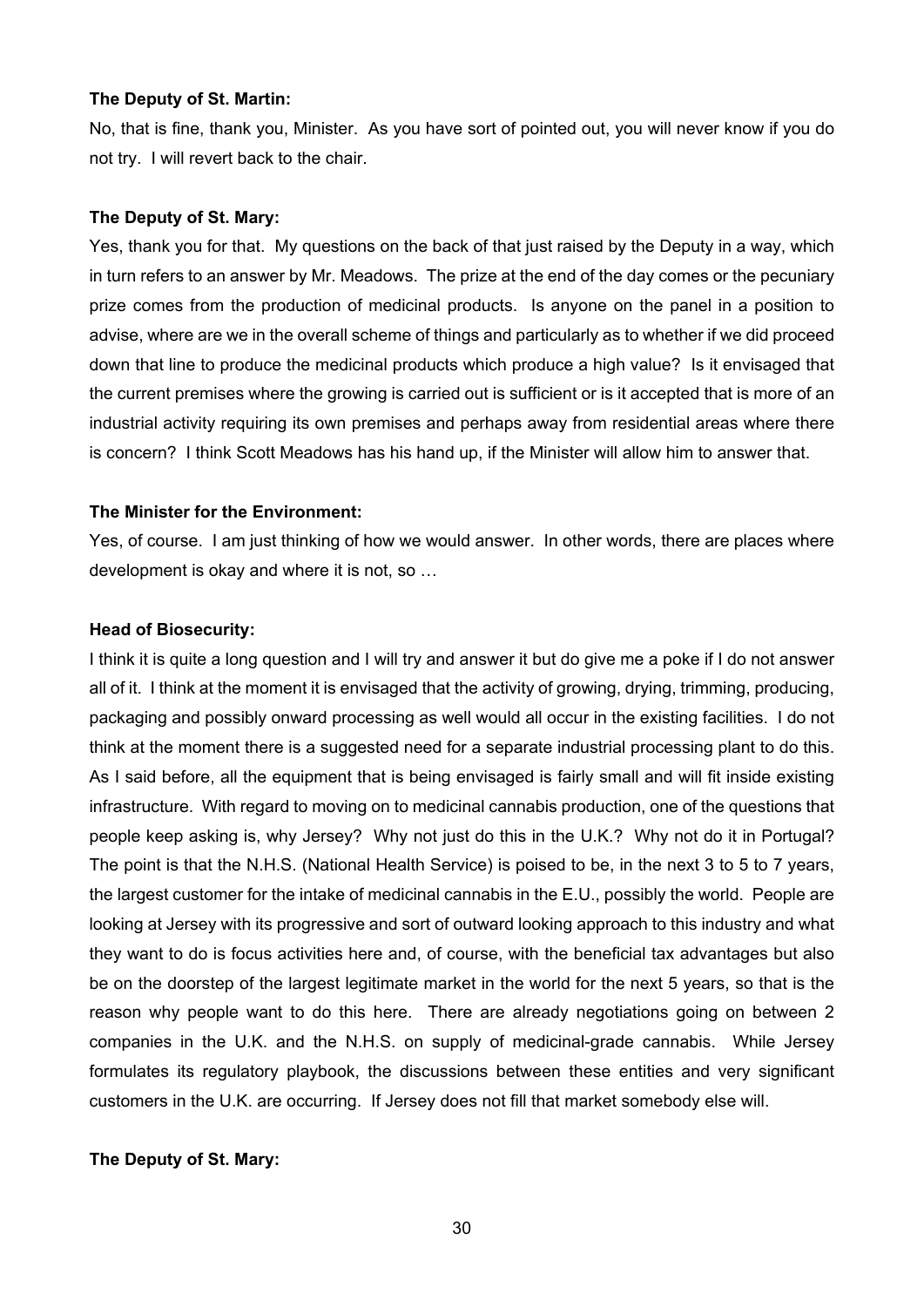Okay, thanks for that. I see we are at the end of our allotted time. As I mentioned at the beginning, we have our advisers, Grant Thornton, on the line.

[13:00]

Could I ask if any of those members have any further questions to ask or have we covered the areas of your concern? Perhaps I could ask you to come in if you have got anything.

# **Mr. W. Pisani:**

Thank you, Chair. I would like also to thank the honourable Minister for his input and also to his team. Just one question from me, and I am Wayne Pisani, I hear the kind of a call for co-operation and more efficacious co-ordination between the ministries. Is something already in the offing or is there something that you envisage would work out better in terms of this cross-ministerial cooperation to be better glued and dovetailed in terms of the process?

# **The Deputy of St. Martin:**

The Minister seems to have disappeared. No, he is there.

# **The Minister for the Environment:**

Sorry, I do apologise. The phone was driving me mad, something that just would not go away, had to go and deal with it. What was the question that you asked, I beg your pardon?

# **Mr. W. Pisani:**

Apologies for that. First and foremost, thank you for your availability and for addressing these questions to you and your team, it was really insightful. My question was: I note and hear that there is a bit of difficulty in terms of the co-ordination between ministries and my question was: is there anything already in the offing to ensure a more efficacious process to this cross-ministerial cooperation and, if not, is there anything on the wish list that you would like the panel to also recommend and work for, obviously in the interests of better and more co-ordinated and cohesive approach in the interests of the community as well?

# **The Minister for the Environment:**

Very much so. I think it is obvious to anybody listening on today that there is that need and there does need to be greater co-ordination and we need to find ways of working together. What can be done? I would expect the panel very strongly to put forward recommendations about that. I do not know the timescale, the chair will know that, of course, what the timescale is. But in the meantime I would certainly be asking the officers to see what can be done to achieve better integration. I am afraid to say at the moment there are a number of areas in our government where I do not think our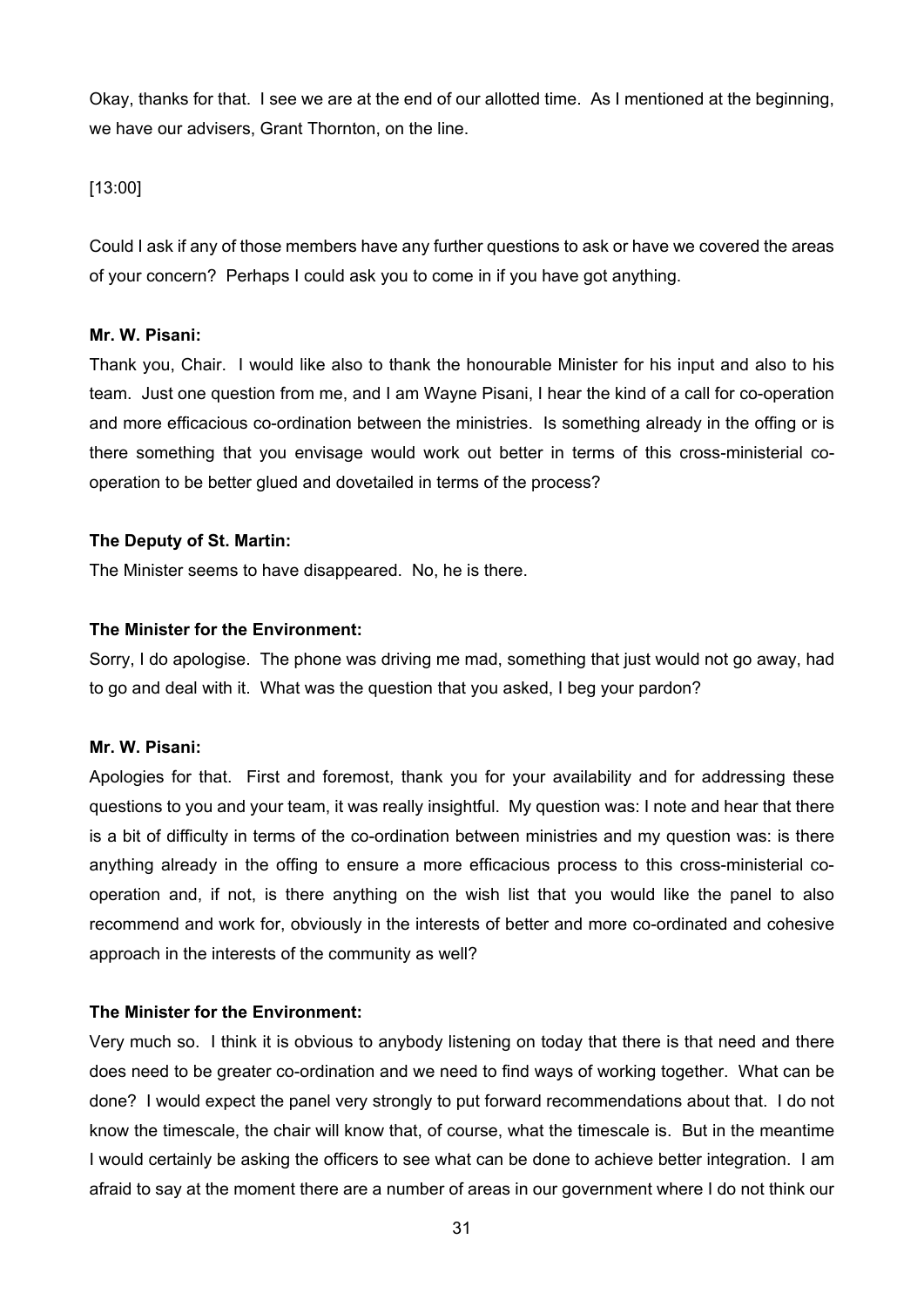structure of government works particularly well and we do need to change it in many ways and this may be one.

# **Mr. W. Pisani:**

Thank you, Minister.

# **The Deputy of St. Mary:**

Okay, if there is nothing further from Malta and have my colleagues, Deputy Luce and Senator Pallett, got anything further to ask?

# **Senator S.W. Pallett:**

I have just got a very brief one, David, if I could.

# **The Deputy of St. Mary:**

Yes.

# **Senator S.W. Pallett:**

I asked it of the Minister for Health and Social Services as well. We know there is an economic development framework for cannabis investment being completed, I just wonder whether the department or the Minister has had any role to play within that framework?

# **The Minister for the Environment:**

I am not quite sure. Could you just clarify the question? I do apologise, Senator, I was looking at some messages flying across my screen. Can you just clarify what you mean?

# **Senator S.W. Pallett:**

Yes, sure. I know you are really busy, so I understand. We know there is an economic development framework for cannabis investment being completed as we speak, I just wonder whether the department or any officers have had any input into what that framework might look like.

# **The Minister for the Environment:**

I am certain, I mean Scott is a leading expert in this; there is no question. Have I had any input? Absolutely none. I do not know about my regulatory team; Willie Peggie is shaking his head, Peter shaking his head. No, I am getting negatives and Stewart Petrie from Health, no, so there is a set of negatives from regulatory side, no input from the Minister; obviously things are going on in Economic Development.

# **Senator S.W. Pallett:**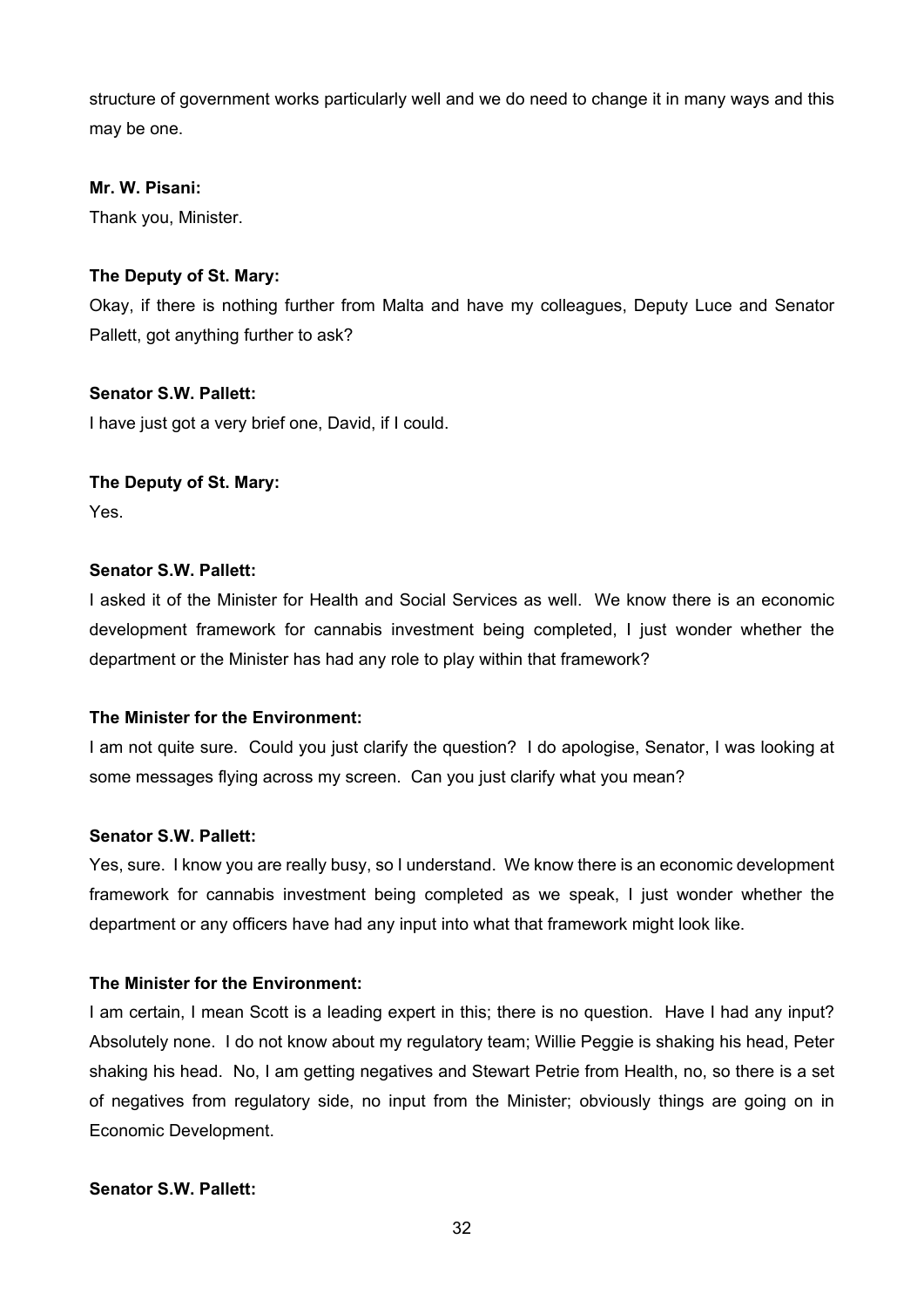Okay, thanks, Minister.

#### **The Deputy of St. Mary:**

Okay, if there are no further questions from … sorry, I think Wayne has a further question.

## **Mr. W. Pisani:**

No, I was pointing out that Scott is trying to draw your attention.

#### **Head of Biosecurity:**

Hi, thank you. With regard to input from Environment on the regulatory framework, yes, we have had input through my office because obviously this initiative stems from the Rural Economy Strategy 2017 to 2021 authored by this department. The rural economy team, which was part of the authoring team of that strategy, has moved off to economy. But there is a strong link between rural economy in the Economy Department and natural environment. The officer group dealing with cannabis and the wider cannabis portfolio, as it were, incorporates health, incorporates rural economy, incorporates natural environment. With a nod to the comment earlier about, could Planning be involved in that panel? Absolutely certainly. There has been input from a wide range of officers throughout this project. It has been elevated to ministerial level because there has been no need to do that yet.

#### **Senator S.W. Pallett:**

Thanks for the answer.

#### **The Deputy of St. Mary:**

Okay, as I say, our time has now expired, so can I thank the Minister, all your colleagues, for your input? It has been a very refreshing hearing, as far as we are concerned. I thank you for the time and I thank our advisers for listening in and asking questions.

#### **The Minister for the Environment:**

Thank you, Chair. From my point it has been a good session, been a good exchange of information and thank you very much for your questions. I am grateful for the comments you have said about my colleagues' comments here, thank you.

#### **The Deputy of St. Mary:**

Okay, thank you all and we will revert to you if we have anything further but that has been very useful. Thank you. Bye.

# **The Minister for the Environment:**